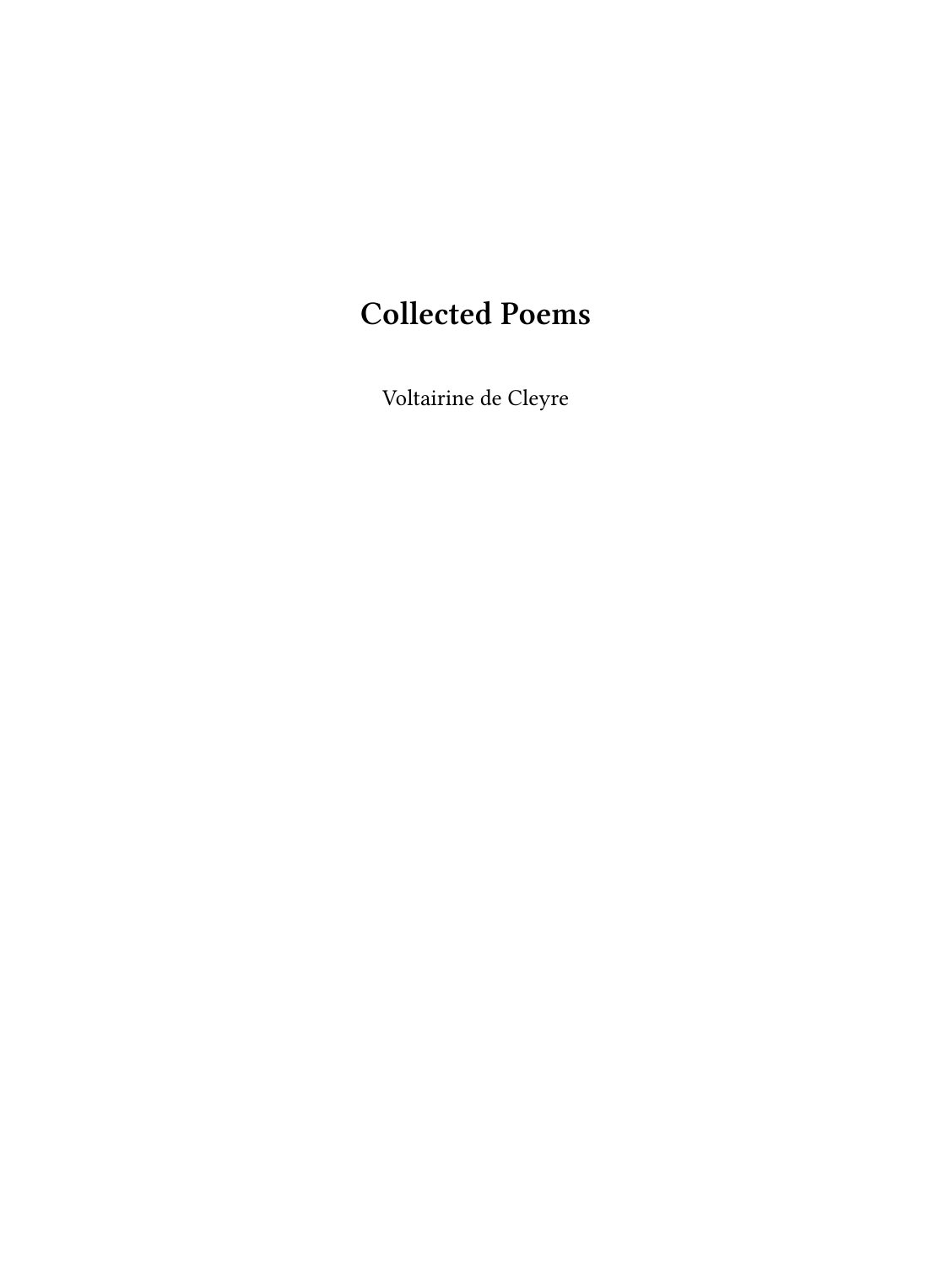# **Contents**

| And Thou Too                   | $\sqrt{3}$     |
|--------------------------------|----------------|
| The Hurricane                  | $\overline{5}$ |
| At the Grave in Waldheim       | 7              |
| Ut Sementem Feceris, Ita Metes | 9              |
| The Dirge of the Sea           | 10             |
| I Am                           | 14             |
| Love's Ghost                   | 15             |
| Life or Death                  | 17             |
| The Toast of Despair           | 18             |
| Mary Wollstone Craft           | 20             |
| John P. Altgeld                | 22             |
| In Memoriam                    | 23             |
| The Feast of Vultures          | 24             |
| The Suicide's Defense          | $\sqrt{27}$    |
| Germinal                       | 29             |
| Santa Agueda                   | 30             |
| The Road Builders              | 31             |
| Ave Et Vale                    | 32             |
| Marsh-Bloom                    | 36             |
| "Light Upon Waldheim"          | 37             |
| Written $-$ in $-$ Red         | 38             |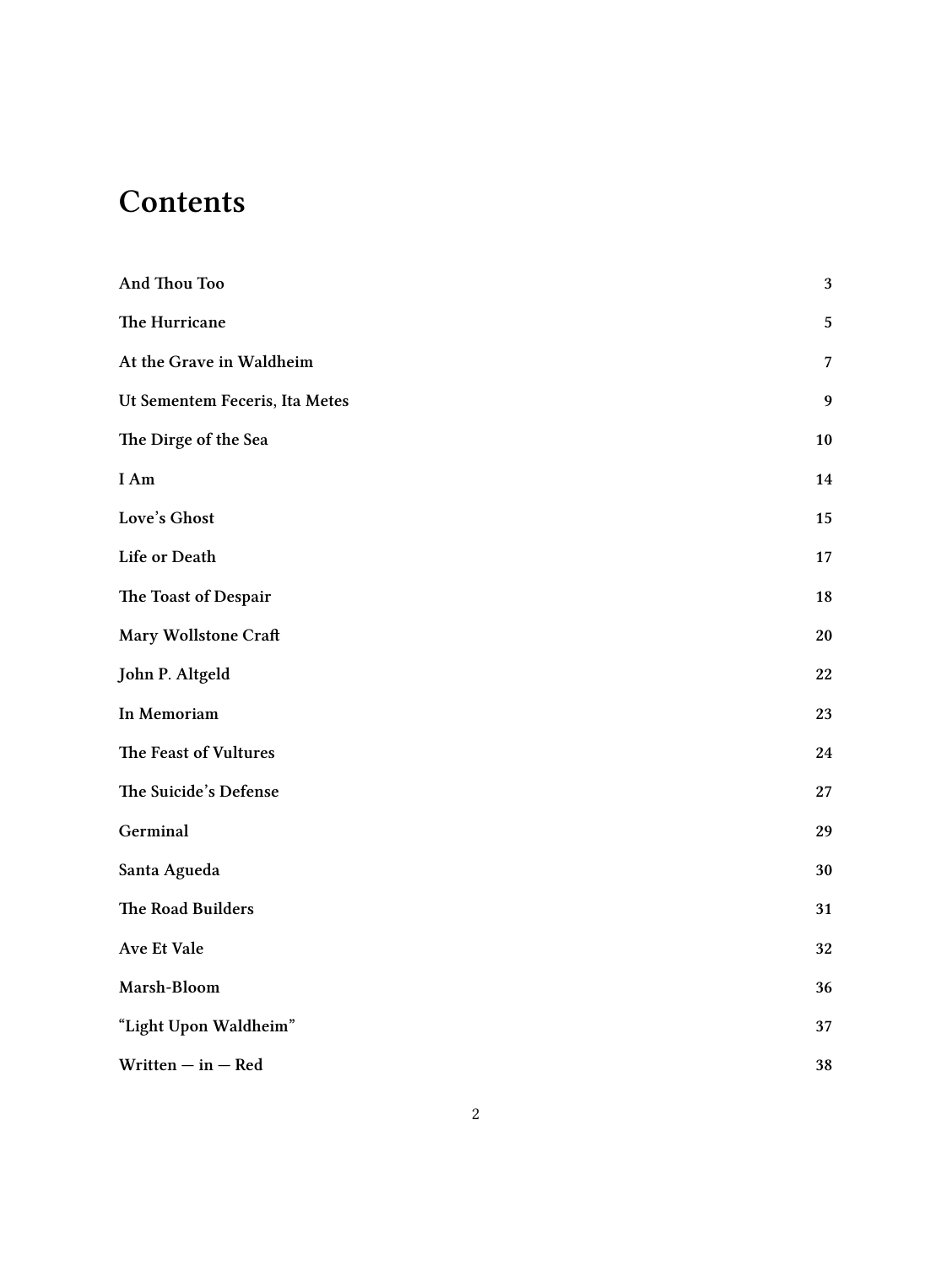# <span id="page-2-0"></span>**And Thou Too**

The moonlight rolls down like a river, The silence streams out like a sea; And far where the eastern winds quiver, My farewell goes floating to thee.

Like night, when the sunset is fading And starbeams troop up in the skies, Through a cold, dark and lonely forever Gleams the light of the poet eyes.

And sometimes when I am weary, When the path is thorny and Wild, I'll look back to the Eyes in the twilight, Back to the eyes that smiled.

And pray that a wreath like a rainbow May slip from the beautiful past, And Crown me again with the sweet, strong love And keep me, and hold me fast.

For the way is not strown with petal soft, It is covered with hearts that weep, And the wounds I tread touch a deeper source Than you think it mine to keep.

Down the years I shall move without you, Yet ever must feel the blow That caused me a deeper pain to give Than you will ever know.

For the tears that dropped on my hands that night 'Neath the mystical shining moon, Were a sacred dew, consecrated there, On the rose-altered heart of June.

And the heart that beat against mine like a bird That is fluttering, wounded sore, With it's nest all broken, deserted, torn, Will beat there forevermore.

But the world moves on, and the piteous Earth Still groans in the monster pain; And the star that leads me points onward yet, Though the red drops fall like rain!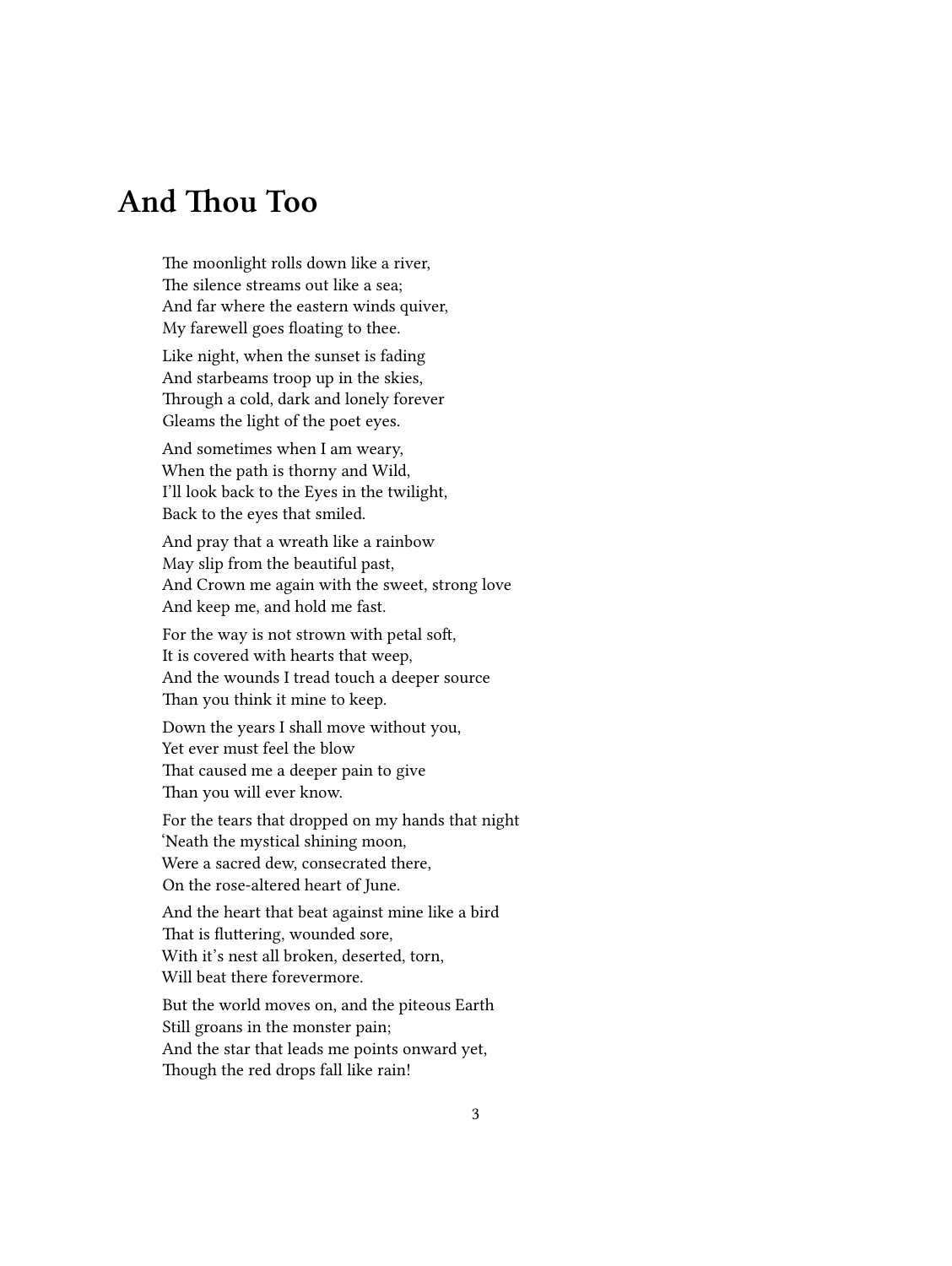Ah, not to a blaze of light I go, Nor shouts of a triumph train; I go down to kiss the dregs of woe, And drink up the Cup of Pain.

And whether a scaffold or crucifix waits 'Neath the light of my silver star, I know and I care not: I only know I shall pause not though it be far.

Though a crucified life or an agonized death, Though long, or quick and sharp, I am firmly wrought in the endless thread Of Destiny's woof and warp.

And I do not shrink, though a wave of pain Sobs over me now and then, As I think of those "saddest of all sad words," The pitiful "might have been."

"It might have been" — it is not to be; And the tones of your "swan's farewell" Ring sadly, solemnly deep to me Like the voice of a sobbing bell.

Ay, gather your petals and take them back To the dead heart under the dew; And crown it again with the red love bloom, For the dead are always true.

But go not "back to the sediment" In the slime of the moaning sea, For a better world belongs to you, And a better friend to me.

*— St. Johns, Michigan, 1888*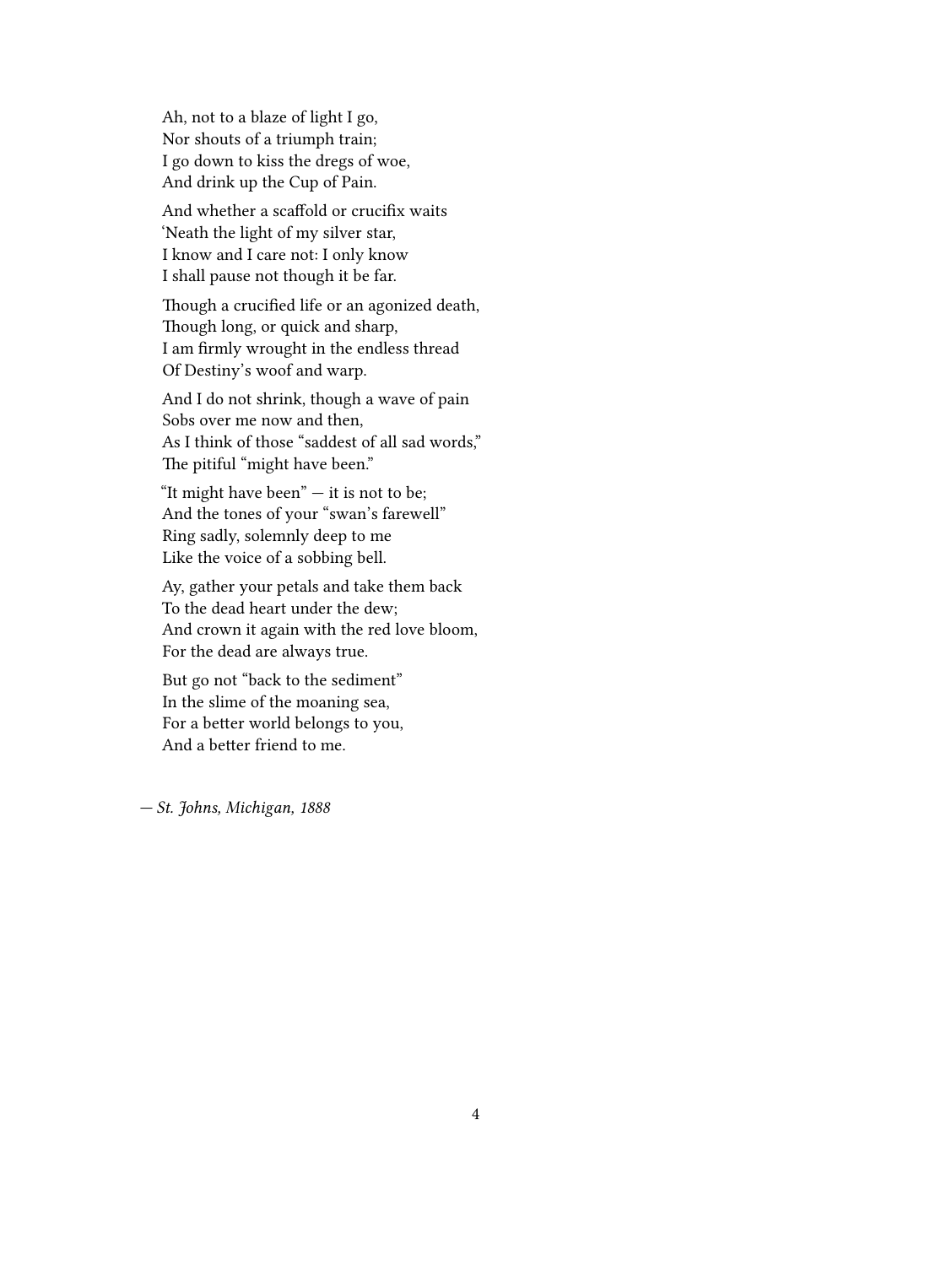# <span id="page-4-0"></span>**The Hurricane**

*"We are the birds of the coming storm." — August Spies*

The tide is out, the wind blows off the shore; Bare burn the white sands in the scorching sun; The sea complains, but its great voice is low.

Bitter thy woes, O People, And the burden Hardly to be borne! Wearily grows, O People, All the aching Of thy pierced heart, bruised and torn! But yet thy time is not, And low thy moaning. Desert thy sands! Not yeat is thy breath hot, Vengefully blowing; It wafts o'er lifted hands.

The tide has turned; the vane veers slowly round; Slow clouds are sweeping o'er the blinding light; White crests curl on the  $sea$   $-$  its voice grows deep.

Angry thy heart, O People! And its bleeding Fire-tipped with rising hate! Thy clasped hands part, O People, For thy praying Warmed not the desolate! God did not hear thy moan: Now it is swelling To a great drowning cry; A dark wind-cloud, a groan, Now backward veering From that deaf sky!

The tide flows in, the wind roars from the depths, The whirled-White sand heaps with the foam-white waves; Thundering the sea rolls o'er its shell-crunched wall!

Strong is thy rage, O People, In its fury Hurling thy tyrants down! Thow metest wage, O People. Very swiftly,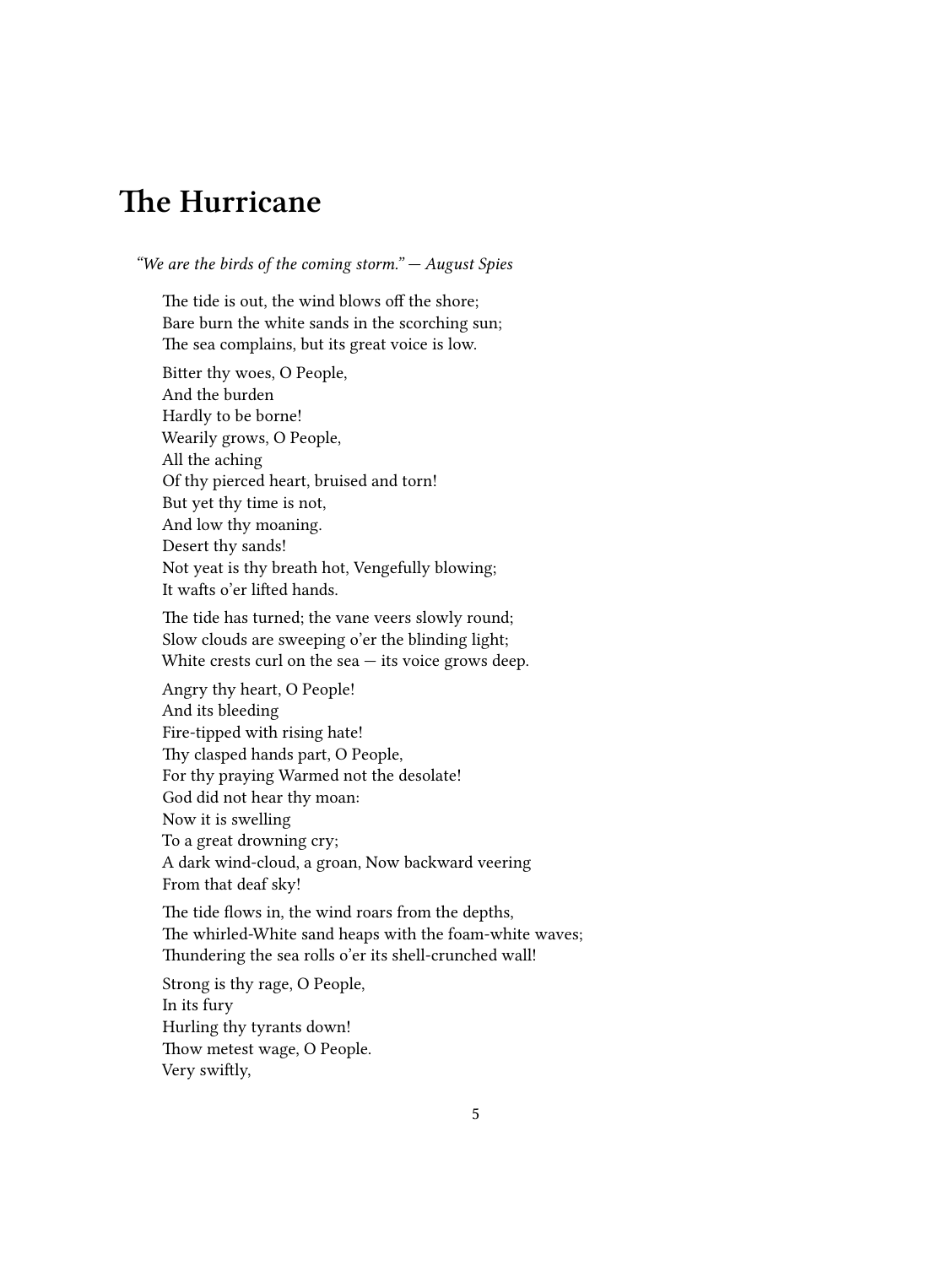Now that thy hate is grown: Thy time at last is come; Thou heapest anguish, Where thou thyself wert bare! No longer to thy dumb. God clasped and kneeling. *Thou answerest thine own prayer.*

*— Sea Isle City, New Jersey, August 1889*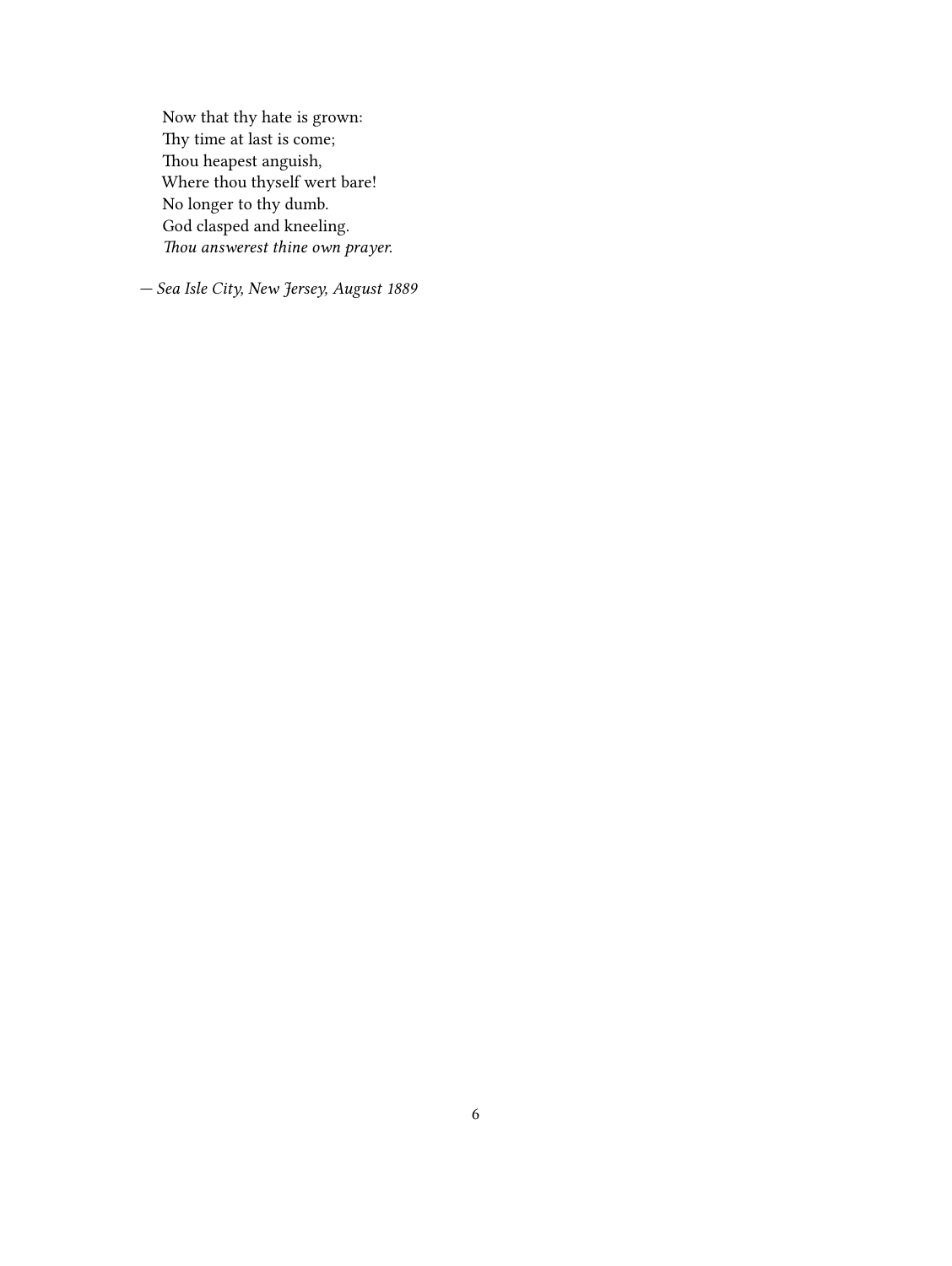#### <span id="page-6-0"></span>**At the Grave in Waldheim**

Quiet they lie in their shrouds of rest, Their lids kissed close 'neath the lips of peace; Over each pulseless and painless breast The hands lie folded and softly pressed, As a dead dove presses a broken nest; Ah, broken hearts were the price of these!

The lips of their anguish are cold and still, For them are the clouds and the gloms al past; No longer the woe of the world can thrill The chords of those tender hearts, or fill The silent dead- house! The "people's will" Has snapped asunder the strings at last.

"The people's will!" Ah, in years to come, Dearly ye'll weep that ye did not save! Do you not hear now the muffled drum, The trampling feet and the ceaseless hum, Of the million marchers — trembling, dumb, In their tread to a yawning, giant grave?

And yet, ah! yet there's a rift of white! 'Tis breaking over the martyrs' shrine! Halt there, ye dommed ones  $-$  it scates the night, As lightning darts from its scabbard bright And sweeps the face of the sky with light! "No more shall be spilled out the blood-red wine!"

These are the words it has written there, Keen as the lance of the northern mourn; The sword of Justice gleams in its glare, And the arm of Justice, upraised and bare, Is true to strike, aye, 'tis strong to dare; It will fall where the curse of our land is born.

No more shall the necks of the nations be crused, No more to dark Tyranny's throne bend the knee; No more in abjection to ground to the dust! By the brave heart-beats stilled, by the brave voices hushed, We swear that humanity yet shall be free!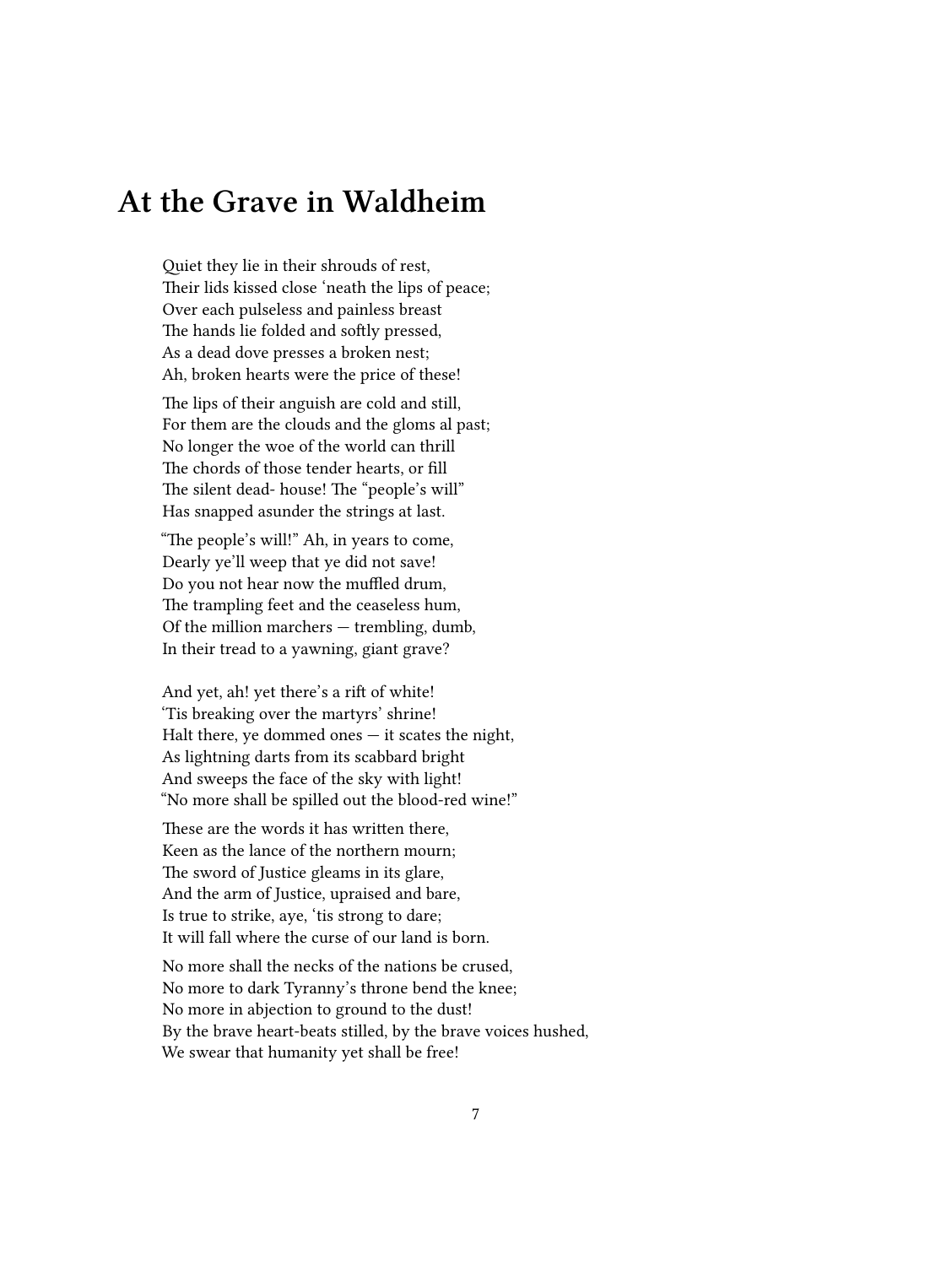*— Pittsburg, 1889*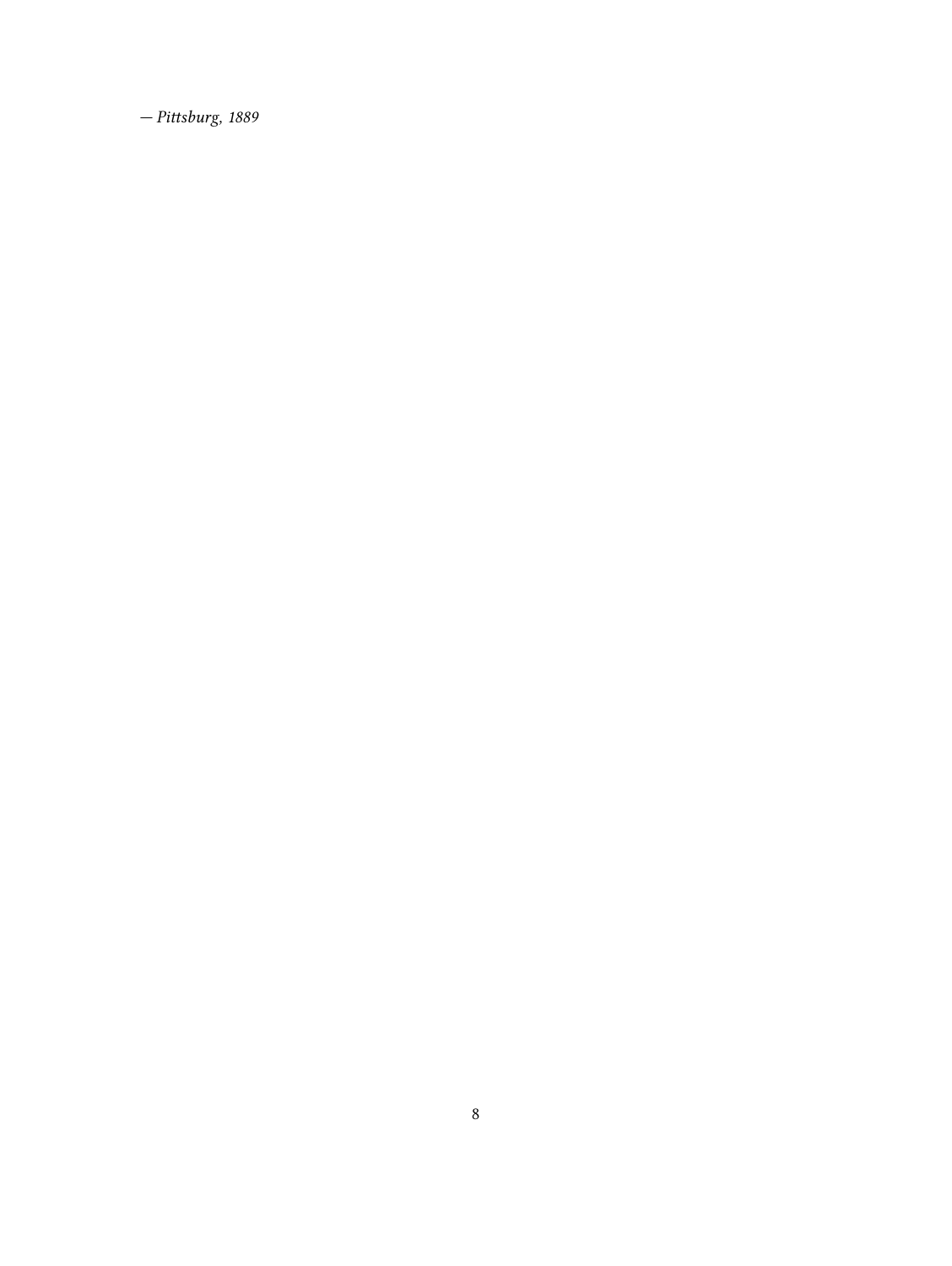### <span id="page-8-0"></span>**Ut Sementem Feceris, Ita Metes**

*(To the Czar, on a woman it political prisoner, being flogged to death in Siberia.)*

How many drops must gather to the skies Before the cloud-burst comes, we may not know; How hot the fires ill under hells must glow Ere the volcano's scalding lavas rise, Can none say; but all wot the hour is sure! Who dreams of vengeance has but to endure He may not say how many blows must fall, How many lives be broken on the wheel, How many corpses stiffen 'neath the pall, How many martyrs fix the blood-red seal; But certain is the harvest time of Hate! And when weak moans by an indignant world Re-echoed, to a throne are backward hurled, Who listens hears the mutterings of Fate!

*Philadelphia, February, 1890.*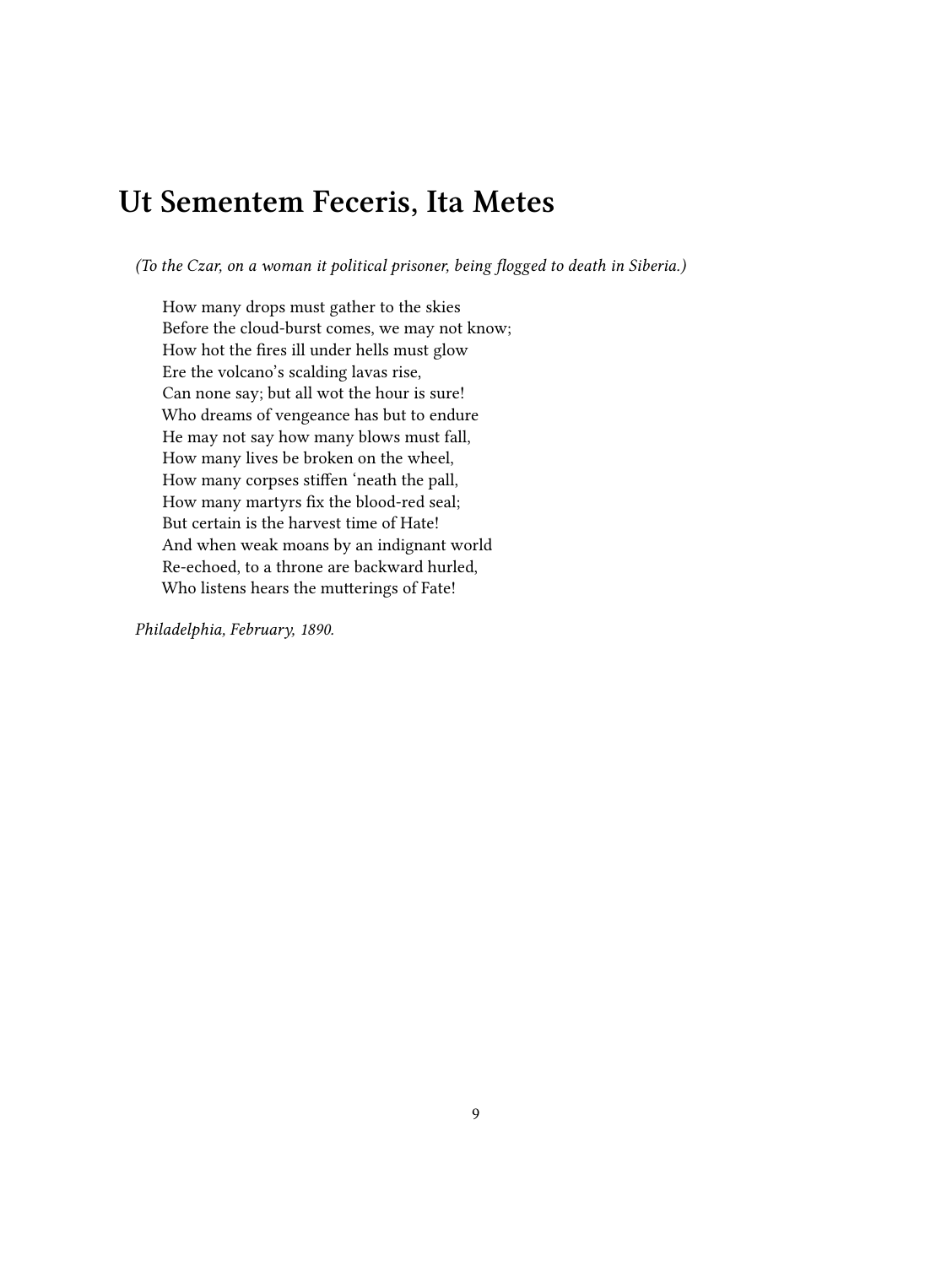# <span id="page-9-0"></span>**The Dirge of the Sea**

Come! Come! I have waited long! My love is old, My arms are strong; I would woo thee, now, With the wave-kiss cold On they pallid brow; Thou art mine, thou art mine! My very own! Thine ears shall hear My eternal moan; Always near Thou'It feel my lips, And the bathing tear Where my sorrow drips. Thou, my king forever, behold thy throne! Reign in thy magesty, all alone. None! None wept for thee, Nearing the verge Of eternity! I, thy solemn dirge Will chant for eye Wide as the wave-merge Into sky.

I love thee! Thou art my chosen own! Thy heart, like mine, Was cold as stone, Thine eyes could shine Like my blue waves fair; Thy lips, like wine, Curved to kisses rare‼

Hard as my waves were the eyes that shone, And the wine as deadly! Come, love, alone! Float! Float, on the swelling wave! Long is the hearse, Wide the grave; Thy pall is a curse From the fading shore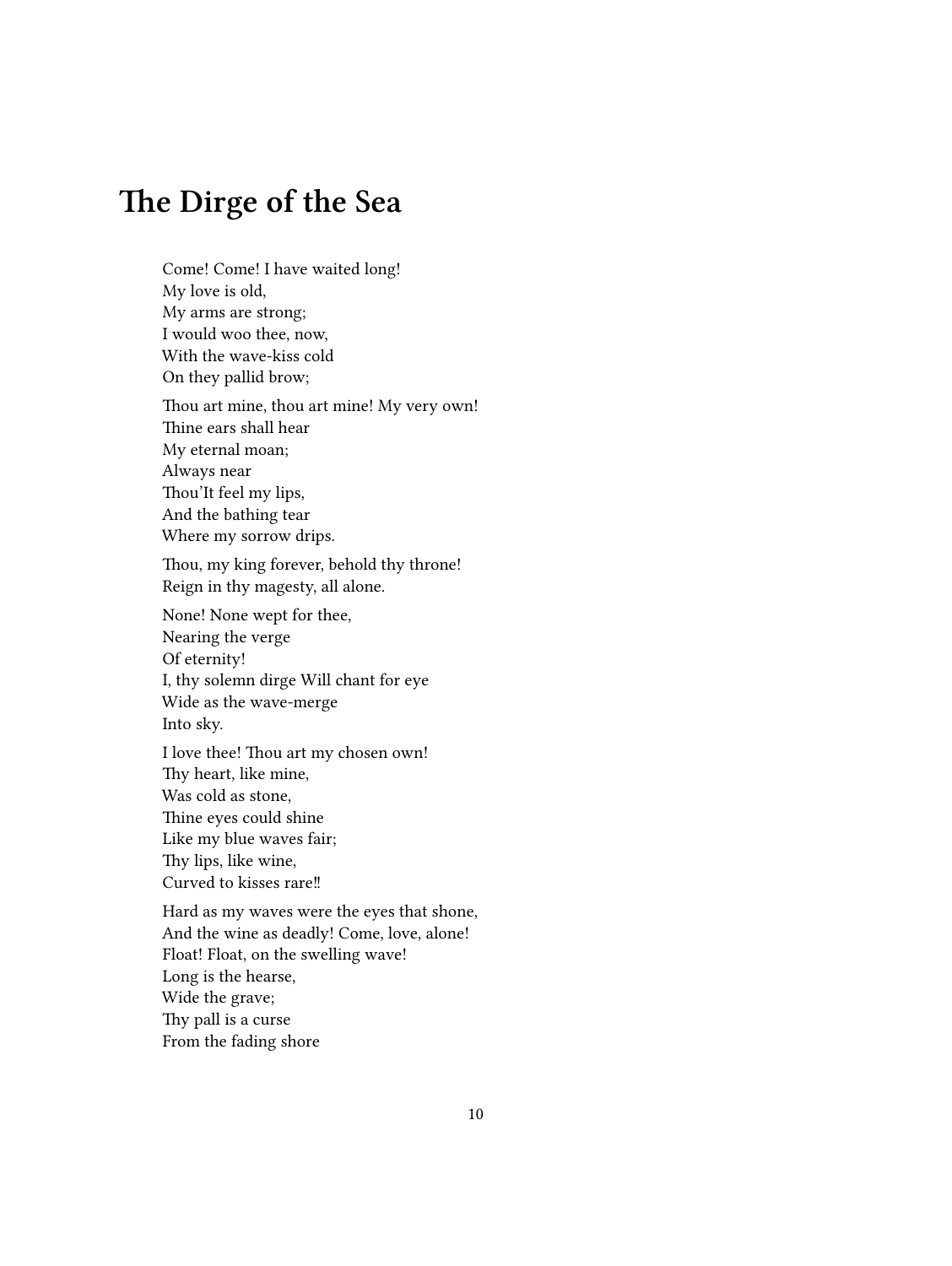A broken verse From a heart wrung sore!

"Live's stream's wreck-strown!" Ah, like my own! The words are low As a dying groan; The voice thrills so, It might rouse thy breast With pity's glow, Wert thou like the rest! But thou, my hero, wert never known To feel as a human; thou stoodst, alone.

Down! Down! Behold the wrecks! I strew the deep With these human specks! No faith I keep With their moral trust; See how I heap Their crumbling dust!

I sneered in their faces, my own, my own, As they knelt to pray When the ships went down; I flung my spray In their dying eyes, And laughed at the way It drowned their cries!

On the shore they heard the exultant tone, And said: "The Sea laughs." Ah, I laughed alone.

Now! Now, we twain shall go, Love-locked, Laughing so! The fools ye mocked With your tender eyes, The trusts ye rocked With your cradling lies,

E'en like these wretches, my own, my own, Shall rot in clay Or crumbled bone, Thou shalt hold thy way, Day-kissed and fair, Where the wild waves play In the sun-thick air!

My arms, my kiss, my tears, my moan, Ye shall know for aye, where we wander lone. Love! Love! Thou wert like to me! Thy luring gaze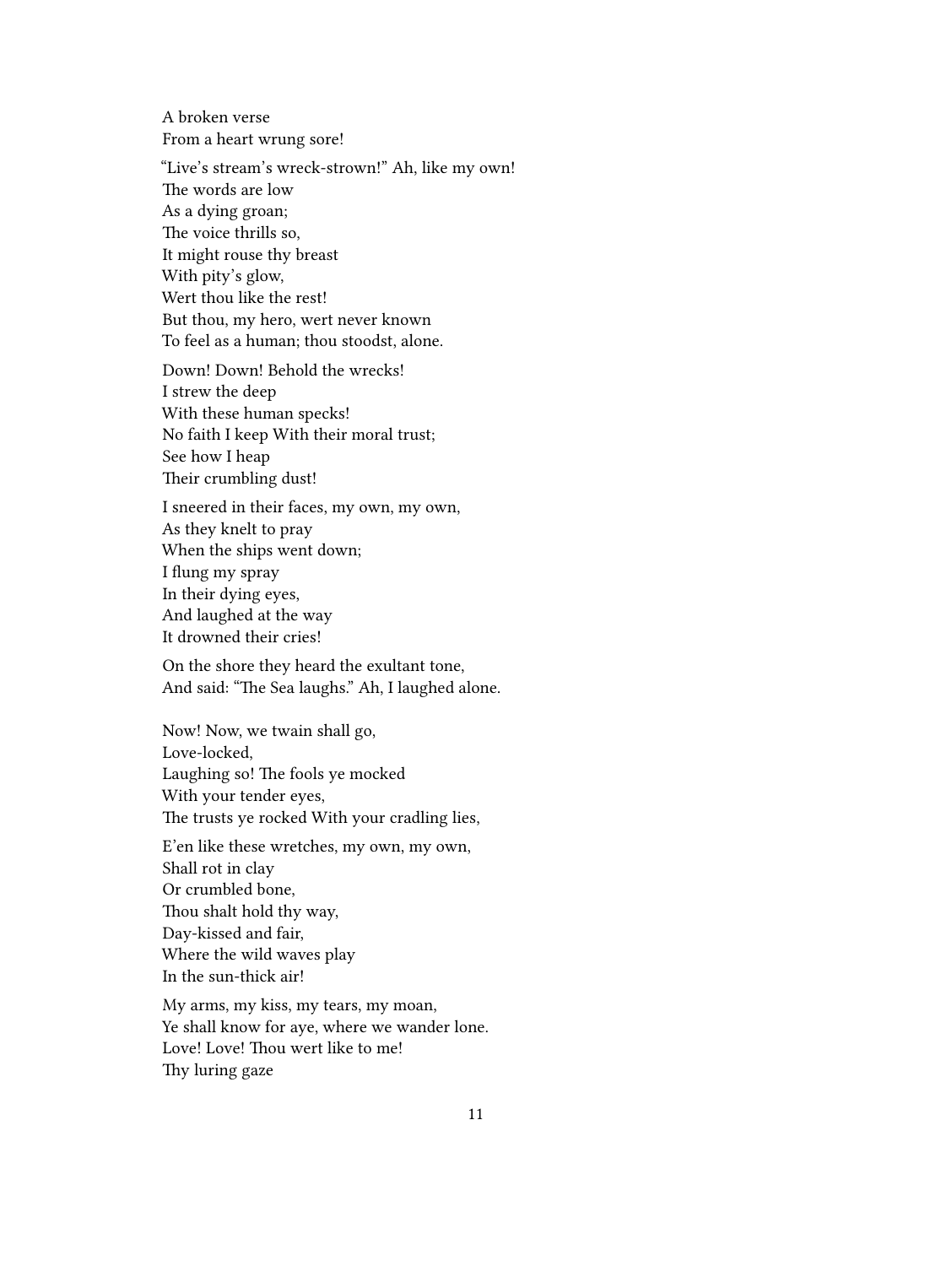Rolled relentlessly! The marsh-light blaze To some human soul, Down the darkn'ing maze To Ruin's goal.

Ah, how ye crushed them, my beautiful own! Like whistled leaves Around thee stown, Whirled the dead beliefs Of each long-mourned life! Here, no one grieves: Neither tears nor strife

Appeal to the Sea, where its wrecks are thrown! Thou shalt stand in their midst, and smile, alone!

Laugh! Laugh! O form of light! Death hides Thy faithless sight! The flowing tides Of thy heart are still; Yet are wrecks thy brides, For it is my will

That that which on earth made thy heaven, my own, May strew around Thy eternal throne! The gurgling sound Of the dying cry, The gushing wound Of heart-agony,

Were thy joy in life! Now the Sea makes known Thy realm in death! Thy heaven, alone!

Years! Years, ye shall mix with me! Ye shall grow a part Of the laughing Sea; Of the moaning heart Of the glittered wave Of the sun-gleam's dart In the ocean-grave.

Fair, cold, and faithless wert thou, my own! For that I love Thy heart of stone! From the heights above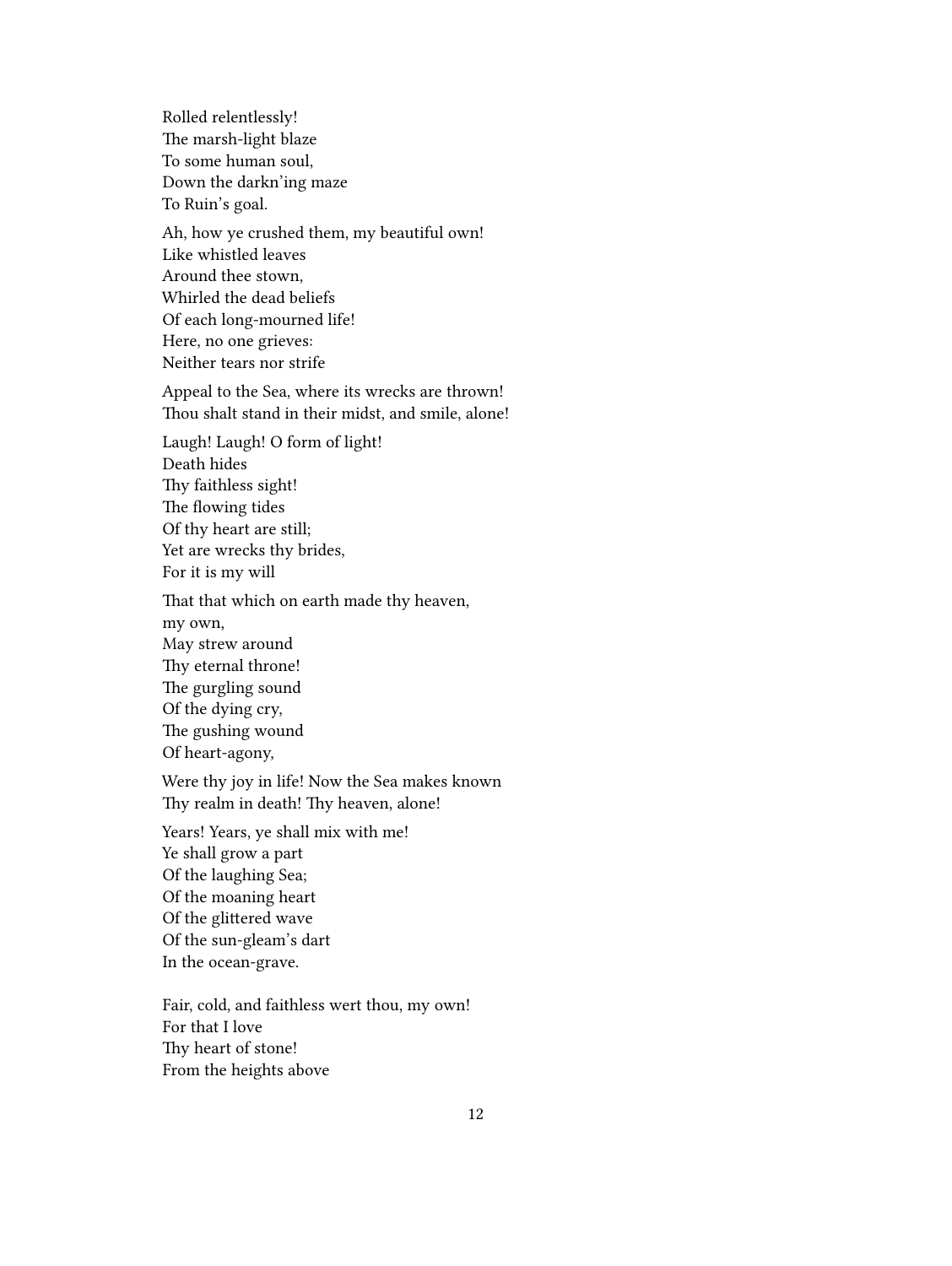To the depths below, Where dread things move,

There is naught can show A life so trustless! Proud be thy crown! Ruthless, like none, save the Sea, alone!

*April 1891*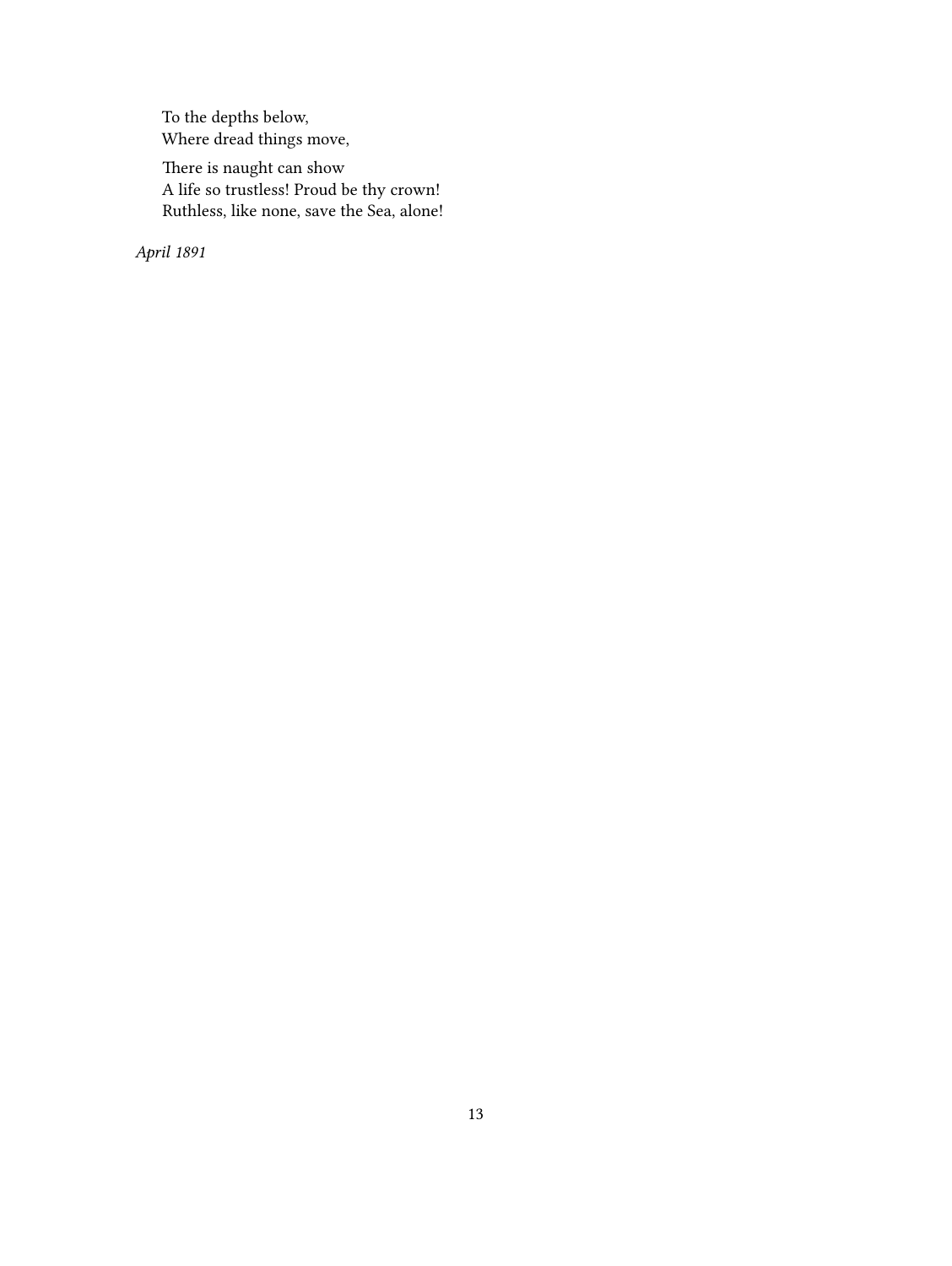# <span id="page-13-0"></span>**I Am**

I am! The ages on the ages roll: And what I am, I was, and I shall be: by slow growth filling higher Destiny, And Widening, ever, to the widening Goal. I am the Stone that slept; down deep in me That old, old sleep has left its centurine trace; I am the plant that dreamed; and lo! still see That dream-life dwelling on the Human Face. I slept, I dreamed, I wakened: I am Man! The hut grows Palaces; the depths breed light; Still *on! Forms* pass; but *Form* yields kinglier Might! The singer, dying where his song began,

In Me yet lives; and yet again shall he Unseal the lips of greater songs To Be; For mine the thousand tongues of *Immortality.*

*January 1892*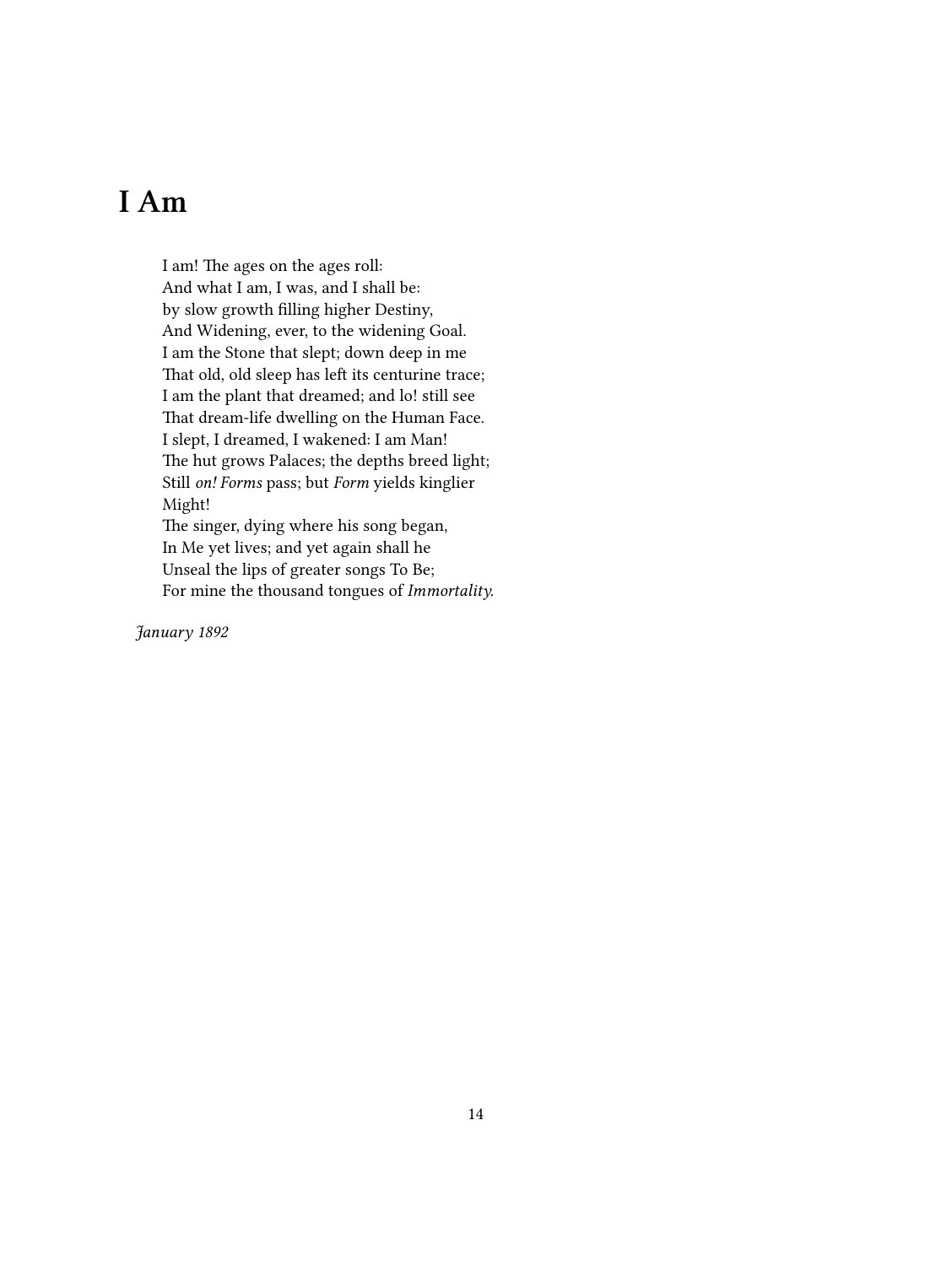# <span id="page-14-0"></span>**Love's Ghost**

Among the leaves and the rolls of moonlight, The moon, which weaves lace on the road-white Among the winds, and among the flowers, Our blithe feet wander — life is ours!

Life is ours, and life is loving; All our powers are locked in loving; Hearts, and eyeys, and lips are moving With the ecstasy of loving.

Ah! the roses! they are blooming; And the June air, throbbing, tuning, Sings of Love's eternal summer — Chants of Joy, life's only Comer; And we clsp our hands together, Singing in the war, sweet weather; Kissing, thrilling with caressing, All the sweet from Love's rose pressing.

Ah, so easy! — Earth is Heaven, — Darkness, shadows, do not live; Like the rose our hearts are given, Like the rose whos blom is given, To the sun-gold, and the heaven. Not because it wills or wishes, But because 'tis life to give.

Dreary, dreary, snow-filled darkness! Heavy, weary, voiceless darkness!

We have drifted, drifted, drifted, you and I, Far apart as snows and roses, sea and sky. We have drifted, drifted, drifted, far asunder, Any my lonely voice uplifted in sad wonder, Heavy with its own sad calls.

All your love was of the summer; Born to die among the roses, Wither, scatter, like the roses, Leaving me the gray-browed Comer, With the ashes on his forehead, And the winter in his hair,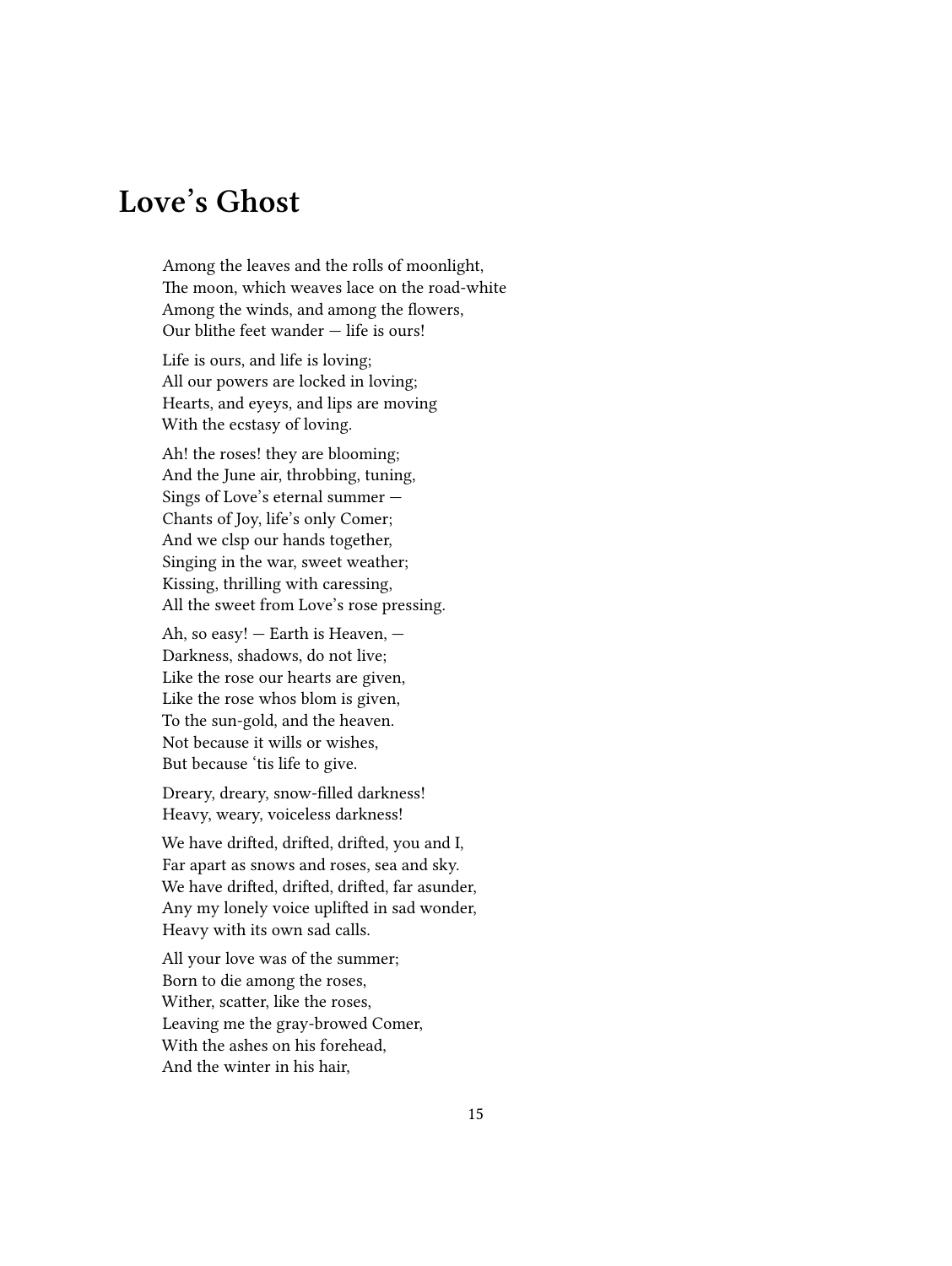With the footsteps slow and solemn Going down the endless stair, Joy is gone and you, my Lover, Gone in other ways to hover; gone among the summer places, Gone to seek for summer faces.

Bright-faced Joy was not for me; Born among the snows and pines, Gray-faced Sorrow was to be Imaged in my mournful lines.

Love, not born for cold and sorrow, Only for the sweet sunshine, I shall keep your face forever Hidden in this heart of mine. In its light, one spot will brighten, Keeping fair the sacred tomb; Like old moonlight it will whiten The inviolable room; Like the moonlight it will whiten,

Softly, all the darkened room; And the broken stalk may put forth Memory's ghost of Love's old bloom.

*March 1892*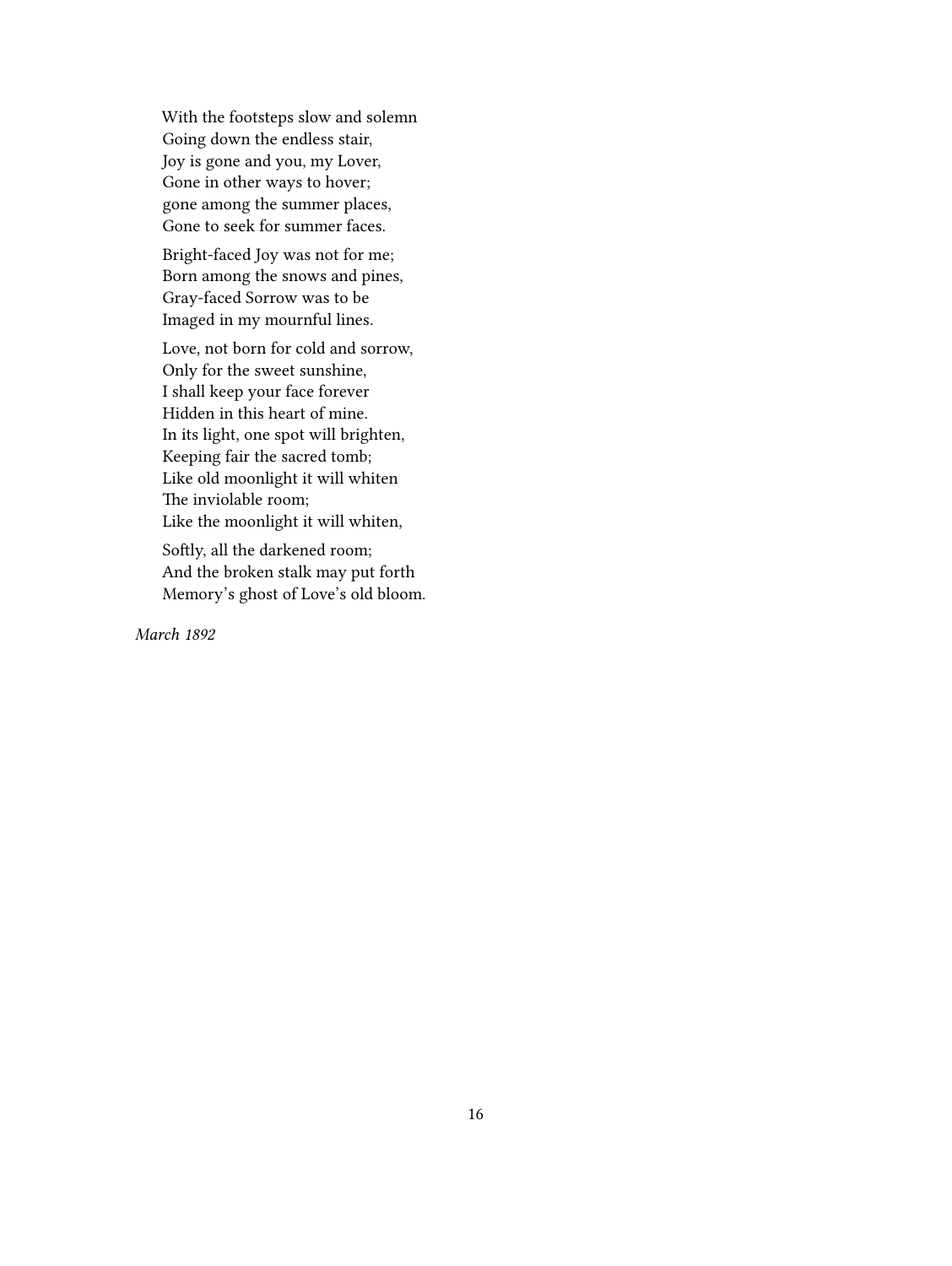# <span id="page-16-0"></span>**Life or Death**

A Soul, half through the Gate, said unto Life: "What dos thou offer me?" And Life replied: "Sorrow, unceasing struggle, disappointment; after these Darkness and silence." The Soul said unto Death: "What dos thou offer me?" And Death replied: "In the beginning what Life gives at last." Turning to Life: "And if I live and struggle?" "Others shall live and struggle after thee Counting it easier where thou hast passed." "And by their struggles?" "Easier place shall be For others, still to rise to keener pain Of conquering Agony!" "and what have I To do with all these others? Who are they?" "Yourself!" "And all who went before?" "Yourself." "The darkness and the silence, too, have end?" "They end in light and sound; peace ends in pain, Death ends in Me, and thou must glide from Self To Self, as light to shade and shade to light again.

Choose!" The Soul, sighing, answered: "I will live."

*Philadelphia, May 1892*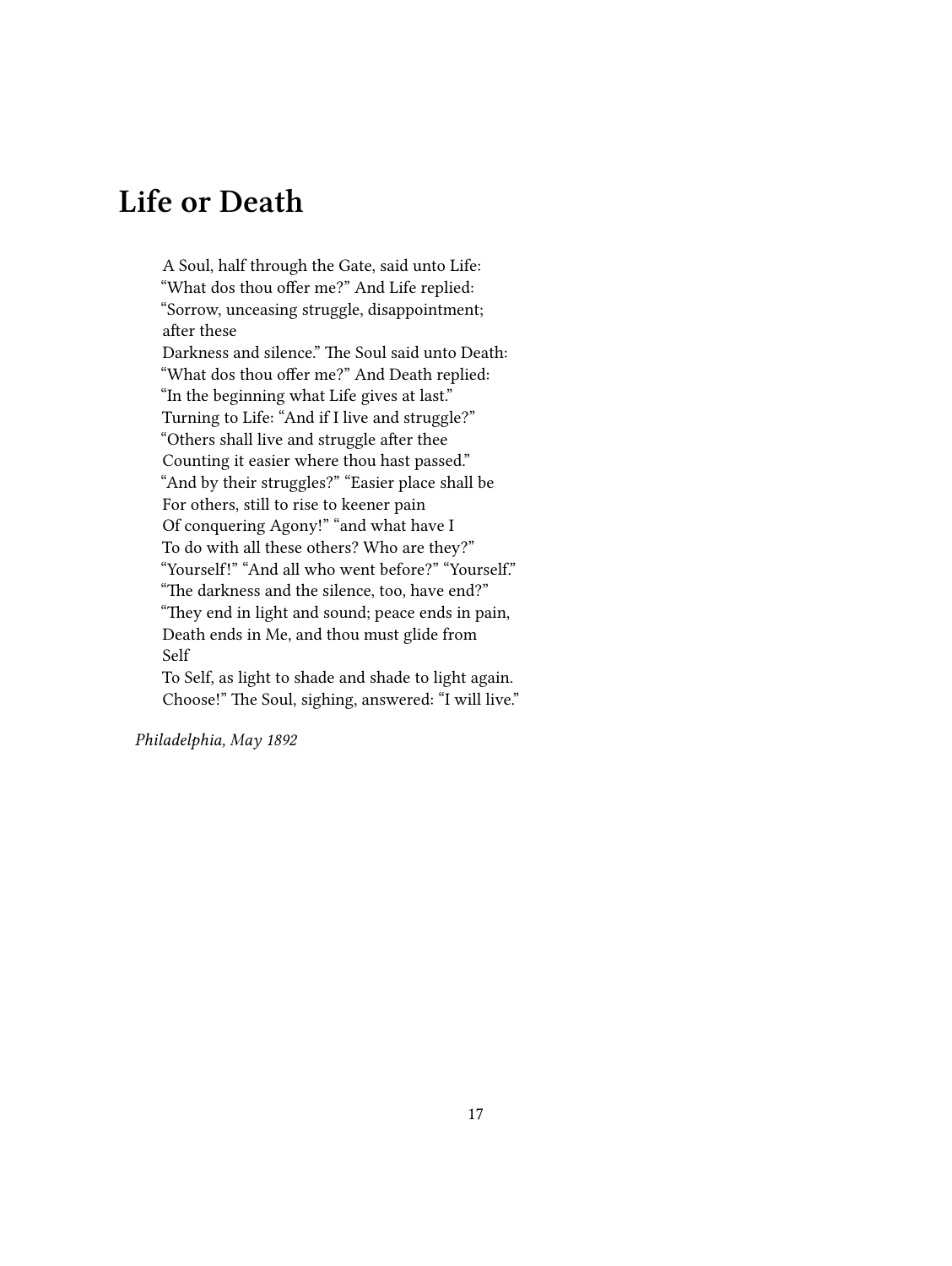#### <span id="page-17-0"></span>**The Toast of Despair**

We have cried  $-$  and the gods are silent; We hve trusted — and been betrayed; We have loved — and the fruit was ashes; We have given  $-$  the gift was weighed.

We know that the heavens are empty, That friendship and lvoe are names; That truth is an ashen cinder, The end of life's burnt-out flames.

Vainly and long we have waited, Through the night of the human roar, For a single song on the harp of Hope, Or a ray from a day-lit shore.

Songs aye come floating, marvelous sweet, And bow-dyed flashes gleam; But the sweets are Lies, and the weary feet Run after a marsh-light beam.

In the hour of our need the song departs, And the sea-moans of sorrow swell; The siren mocks with a gurgling laugh That is drowned in the deep death-knell.

The light we chased with our stumbling feet As the goals of happier years, Swings high and low and vanishes — The bow-dyes were of our tears.

God is a lie, and Faith is a lie, And a tenfold lie is Love; Life is a problem without a why, And never a thing to prove.

it adds, and subtracts, and multiplies, And divides without aim or end; Its answers all false, though false-named true — Wife, husband, lover, friend.

We know it now, and we care no more: What matters life or death? We tiny insects emerge from earth, Suffer, and yield our breath.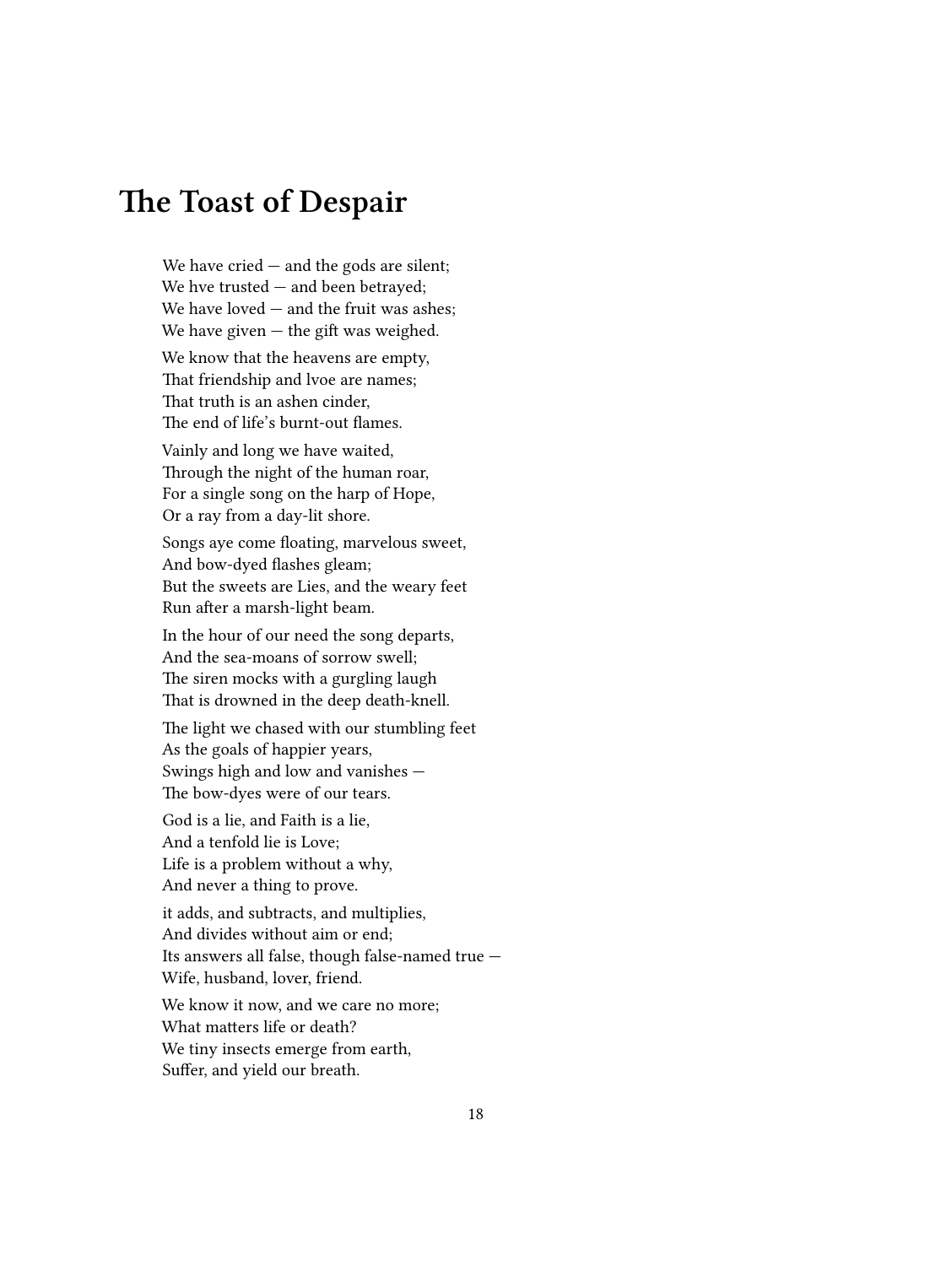Like ants we crawl on our brief snd-hill, Dreaming of "mighty things" — Lo, they crunch, like shells in the ocean's werath, In the rush of Time's awful wings.

The sun smiles gold, and the plants white, And a billion stars smile, still; Yet, fierce as we, each wheels toward eath, And cannot stay his will.

The build, ye fools, your mighty things, That time shall set at naught; Grow warm with the song the sweet Lie sings, And the false bow your tears have wrought.

For us, a truce to Gods, loves, and hopes, And a pledge to fire and wave; A swifter whirl to the dance of death, And a loud huzza for the Grave!

*Philadelphis, 1892*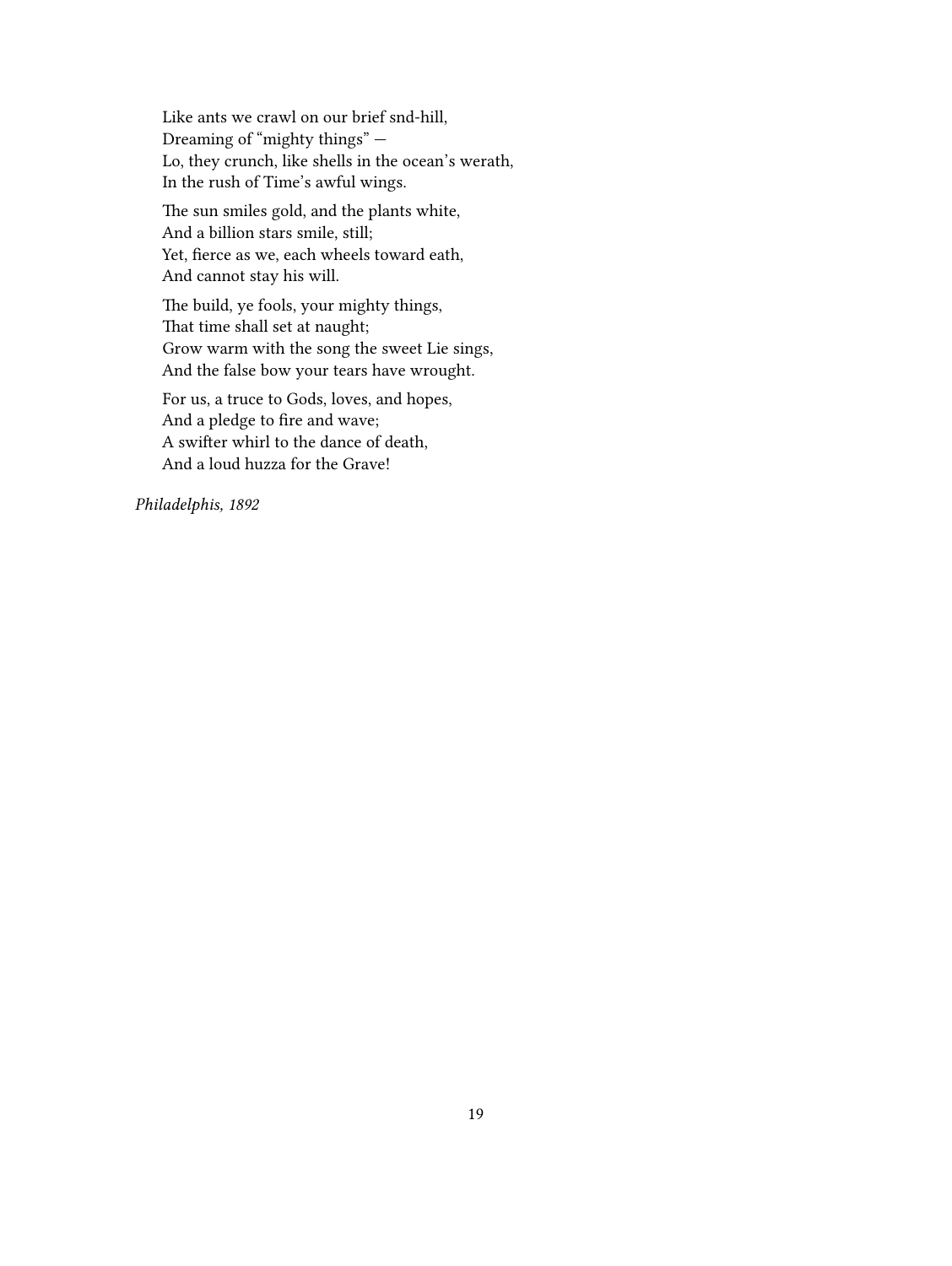# <span id="page-19-0"></span>**Mary Wollstone Craft**

The dust of a hundred years Is on thy breast, And thy day and thy night of tears Are centurine rest. Thou to whom joy was dumb, Life a broken rhyme, Lo, thy smiling time is come, And our weeping time. Thou who hadst sponge and myrrh And a bitter cross, Smile, for the day is here That we know our loss; — Loss of thine undone deed, Thy unfinished song, Th' unspoken word for our need, Th' unrighted wrong; Smile, for we weep, we weep, For the unsoothed pain, The unbound wound burned deep, That we might gain. Mother of sorrowful eyes In the dead old days, Mother of many sighs, Of pain-shod ways; Mother of resolute feet Through all the thorns, Mother soul-strong, soul-sweet, — Lo, after storms Have broken and beat thy dust For a hundred years, Thy memory is made just, And the just man hears.

Thy children kneel and repeat: "Though dust be dust, Though sod and coffin and sheet And moth and rust Have folded and molded and pressed,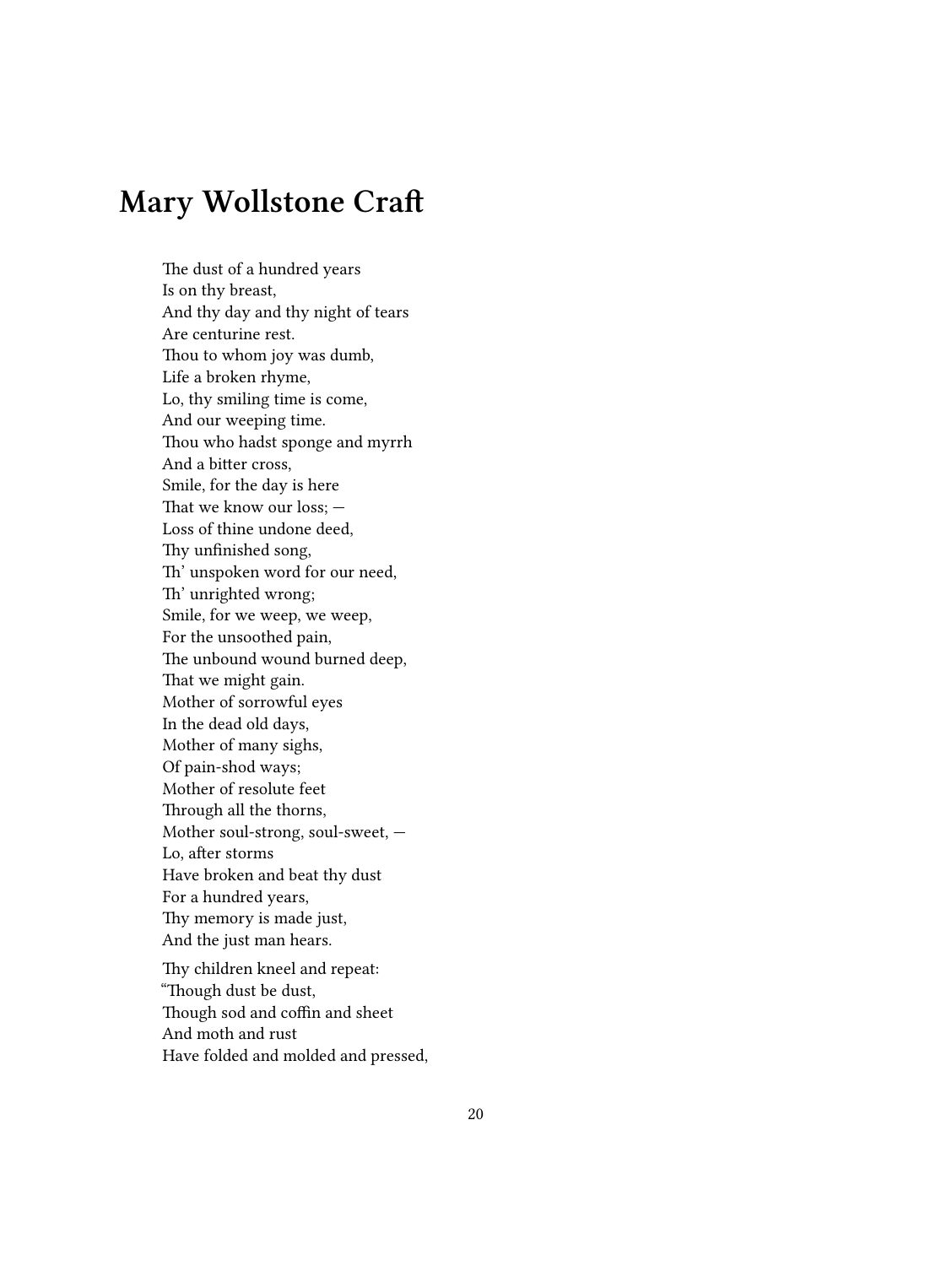Yet they cannot kill; In the heart of the world at rest She liveth still."

*Philadelphia, 27th April 1893*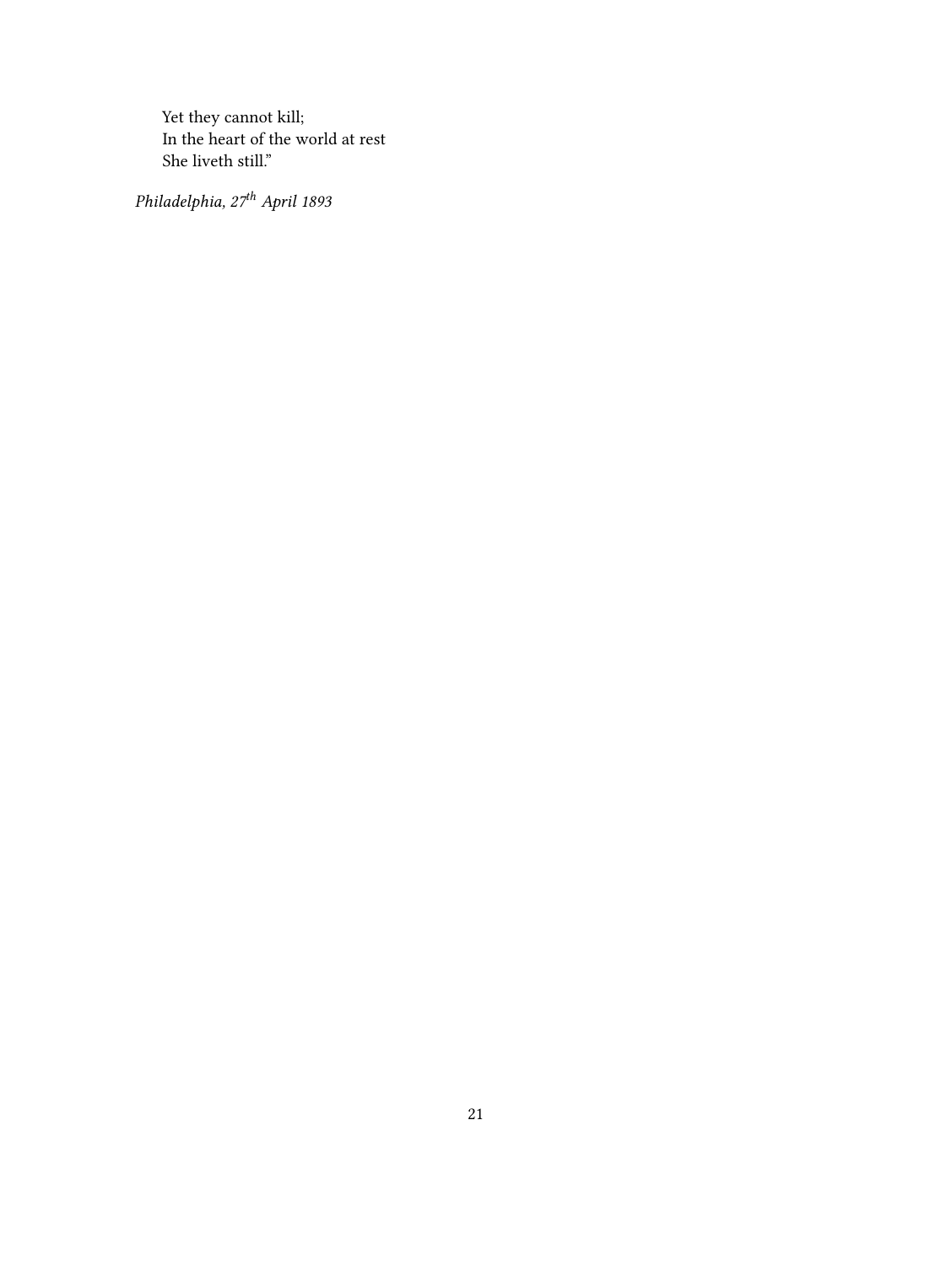# <span id="page-21-0"></span>**John P. Altgeld**

*(After an incarceration for six long years in Joliet state prison for an act of which they were entirely innocent, namely, the throwing of the Hyamarket bomb, in Chicago, May 4th, 1886, Oscar Neebe, Michael Scwab, and Samuel Fielden, were liberated by Gov. Altgeld, who thus sacrificed his political career to an act of justice.)*

There was a tableau! Liberty's clear light Shone never on a braver scene than that, Here was a prison, there a Man, who sat High in the halls of State! Beyond, the might Of Ignorance and mobs whose hireling Press Yells at their bidding like the slaver's hounds, Ready with coarse caprice to curse or bless, To make or unmake rulers! — Lo, there sounds A grating of the doors! And three poor men Helpless and hated, having nought to give, Come from their long-sealed tomb, look up, and live, And thank this Man that they are free again. And He — to all the world this Man dares say:

"Curse as you will! I have been just this day."

*Philadelphia, June 1893*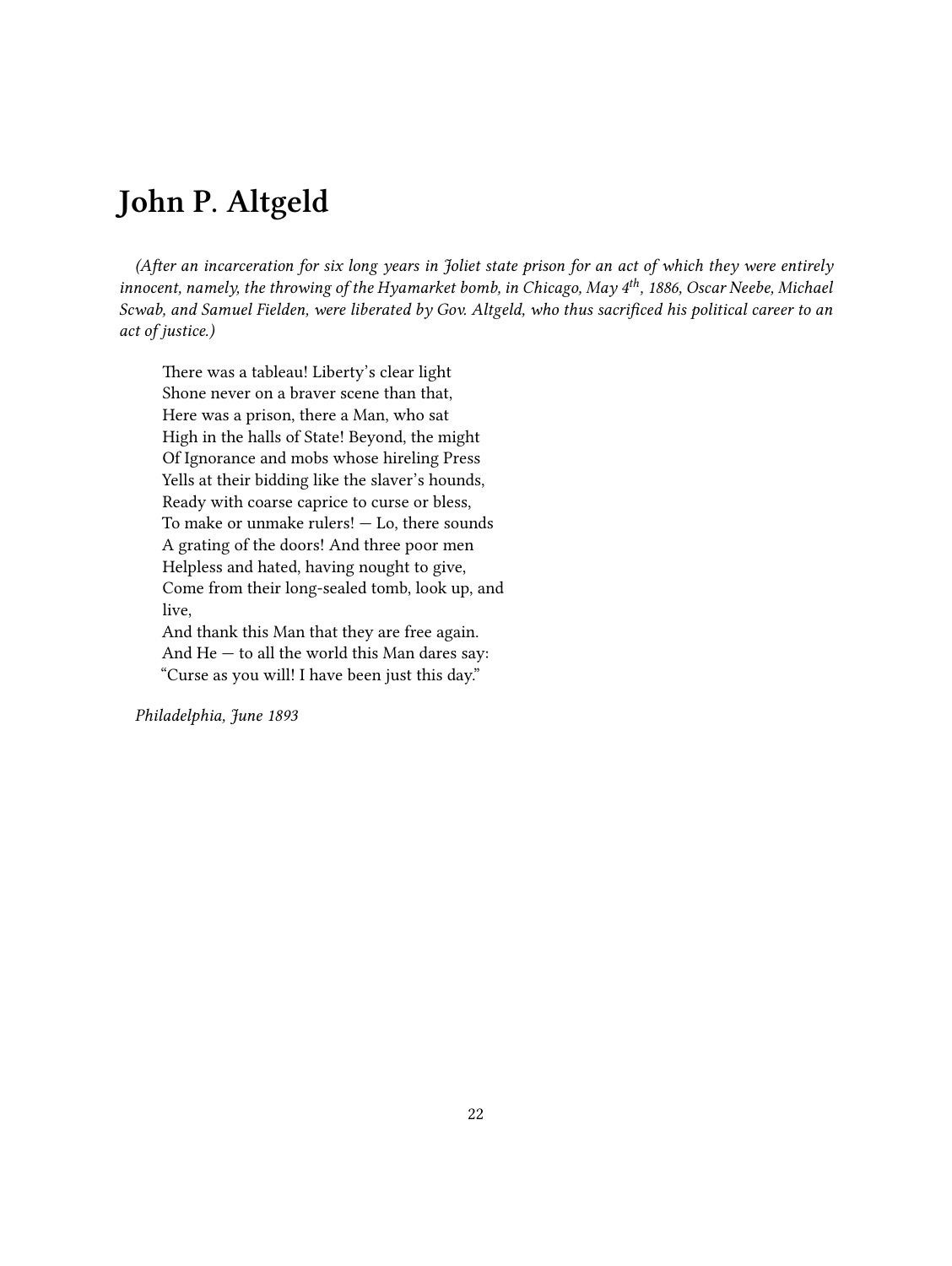### <span id="page-22-0"></span>**In Memoriam**

*To General M. M. Trumbull*

*(No man better than General Trumbull defended my lead comrades in Chicago.)*

Back to thy breast, O Mother, turns thy child, He whom thou garmentedst in steel of truth, And sent forth, strong in the glad heart of youth, To sing the wakening song in ears beguiled By tyrants' promises and flatterers' smiles; These searched his eyes, and knew nor threats nor wiles, Might shake the steady stars within their blue, Nor win one truckling word from off those lips,- No-not for gold nor praise, nor aught men do To dash the Sun of Honor with eclipse. O, Mother Liberty, those eyes are dark, And the brave lips are white and cold and dumb; But fair in other Souls, through time to come, Fanned by thy breath glows the Immortal Spark.

*Philadelphia, May, 1894.*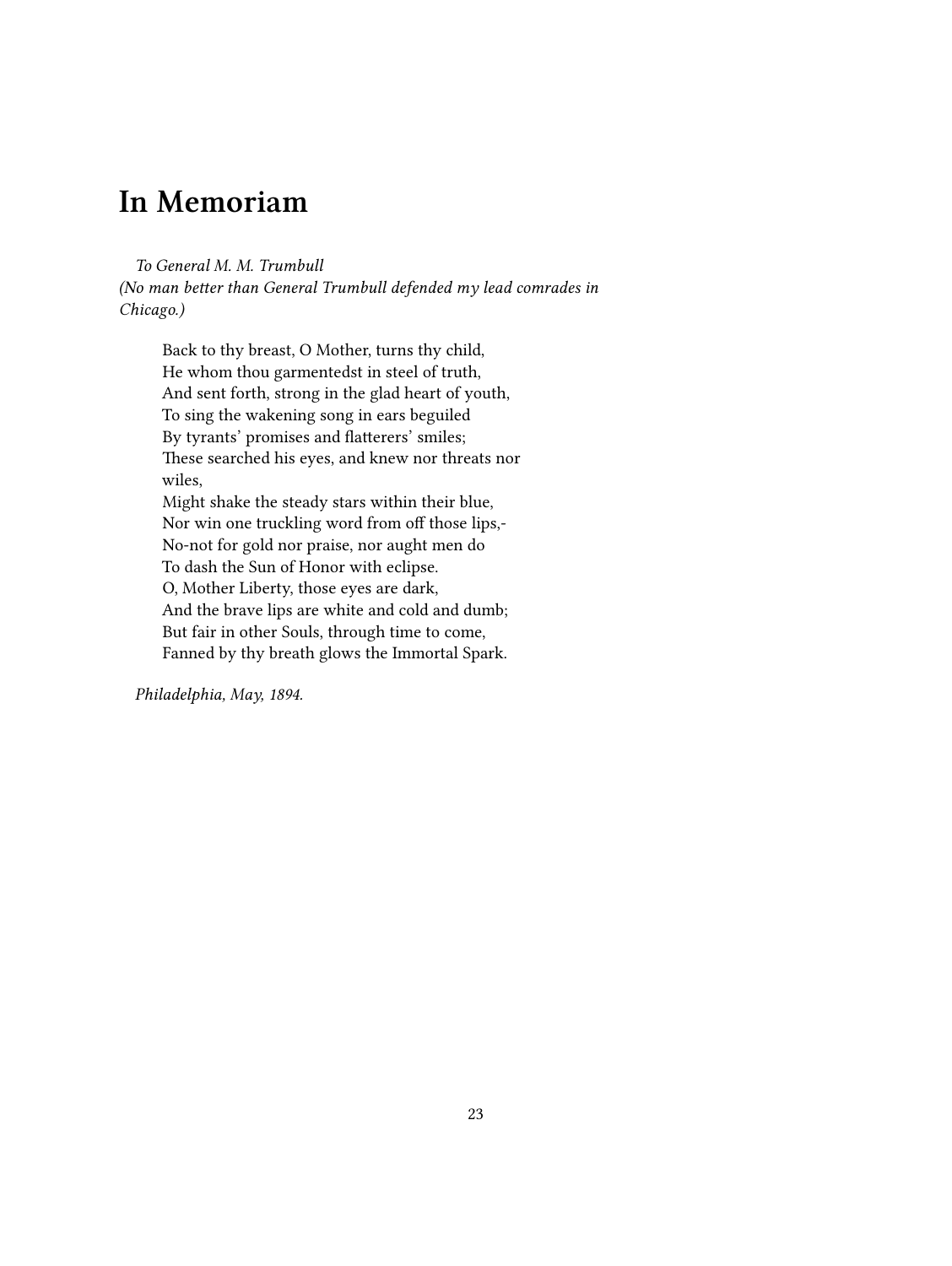### <span id="page-23-0"></span>**The Feast of Vultures**

*(As the three atarchists, Vaillant, Henry and Caserio, were led to their several executions, a voice from the prison cried loudly, "Vive l'anarchie!" Through watch and vard the cry escaped, and no man owned the voice, but the cry is still resounding through the world.)*

A moan in the gloam in the air-peaks heard — The Bird of Omen — the wild, fierce Bird, Aflight In the night, Like a whizz of light, Arrowy winging before the storm, Far away flinging The whistling, singing, White-curdled drops, wind-blown and warm, From its beating, flapping, Thunderous wings; Crashing and clapping The split night swings, And rocks and totters, Bled of its levin, Atd reels and mutters A curse to Heaven! Reels and mutters and rolls and dies, With a wild light streaking its black, blind eyes. Far, Far, Farw Through the red, mad morn, Like a hurtling star, Through the air upborne, The Herald-Singer, The Terror-Bringer, Speeds — and behind, through the cloud-rags torn, Gather and wheel a million wings, Clanging as iron where the hammer rings; The whipped sky shivers, The White Gate shakes, The ripped throne quivers, The dumb God wakes, And feels in his heart the talon-stings. "Ruin,!Ruin!" the Whirlwind cries,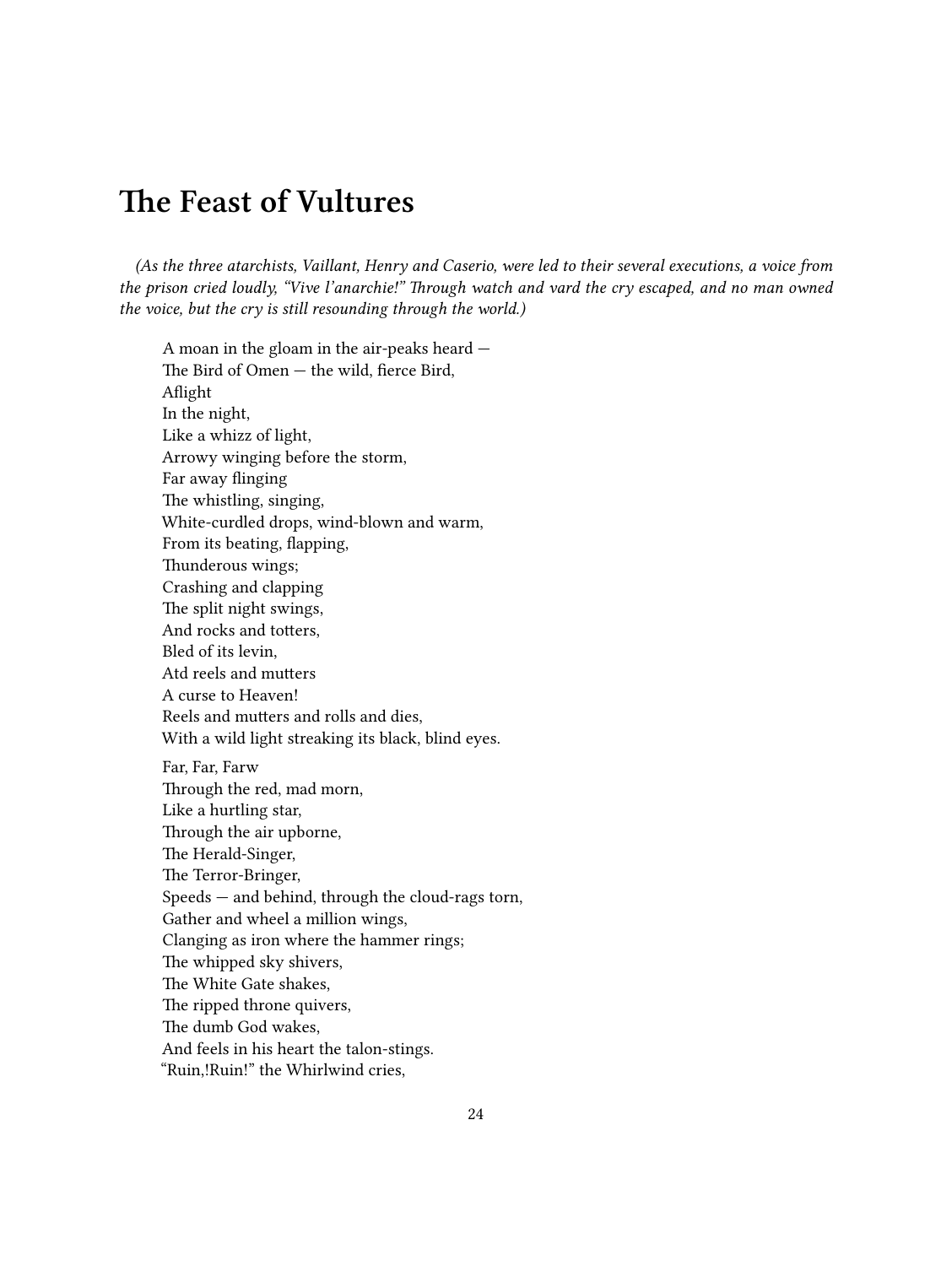And it leaps at his throat and tears his eyes; "Death for death, as ye long have dealt; The heads of your victims your heads shall pelt; The blood ye wrung to get drunk upon, Drink, and be poisoned! On, Herald, on!"

Behold, behold, How a moan is grown! A cry hurled high 'gainst a scaffold's joist! The Voice of Defiance — the roud, wild Voice! Whirled Through the world, A smoke-wreath curled (Breath 'round hot kisses) around a fire! See! the ground hisses With red-streaming blood-clots of long-frozen ire, Waked by the flying Wild voice as it passes; Groaning and crying, The surge of the masses Rolls and flashes With thunderous roar — Seams and lashes The livid shore — Seams and lashes and crunches abe beats, And drags a ragged wall to its howling retreats! Swift, swift, swift, 'Thwart the blood-rain's fall, Through the fire-shot rigt Of the broken wall, The prophet-crying The storm-song sighing, Flies — and grom under Night's lifted pall, Swarming, menace ten million darts, Uplifting fragments of human shards!

Ah, white teeth chatter, And dumb jaws fall, While winged fires scatter Till gloom gulfs all Save the boom of the cannon that storm the forts That the people bombard with their comrades' hearts; "Vengeance! Vengeance!" the voices scream, And the vulture pinions whirl and stream! "Knife for knife, as ye long have dealt;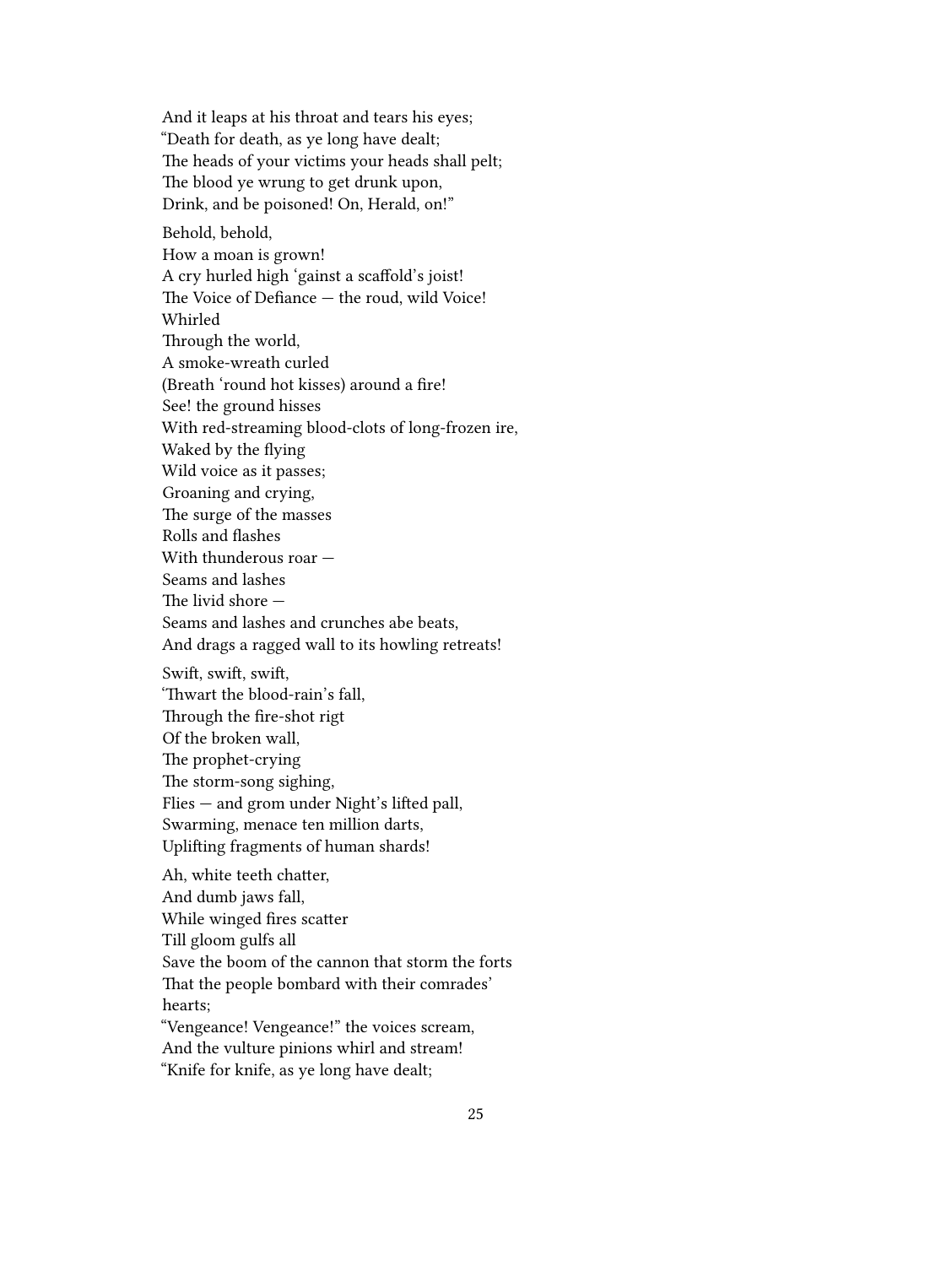The edge ye whetted for us be felt, Ye chopper o necks, on your own, on your own! Bare it, Coward! On, Prophet, on!"

Behold how high Rolls a prison cry!

*Philadelphia, August 1894*

*Anarchist martyrs Auguste Vaillant, Emile Henry and Sante Geronimo Caserio were European exemplars of "propaganda by the deed."*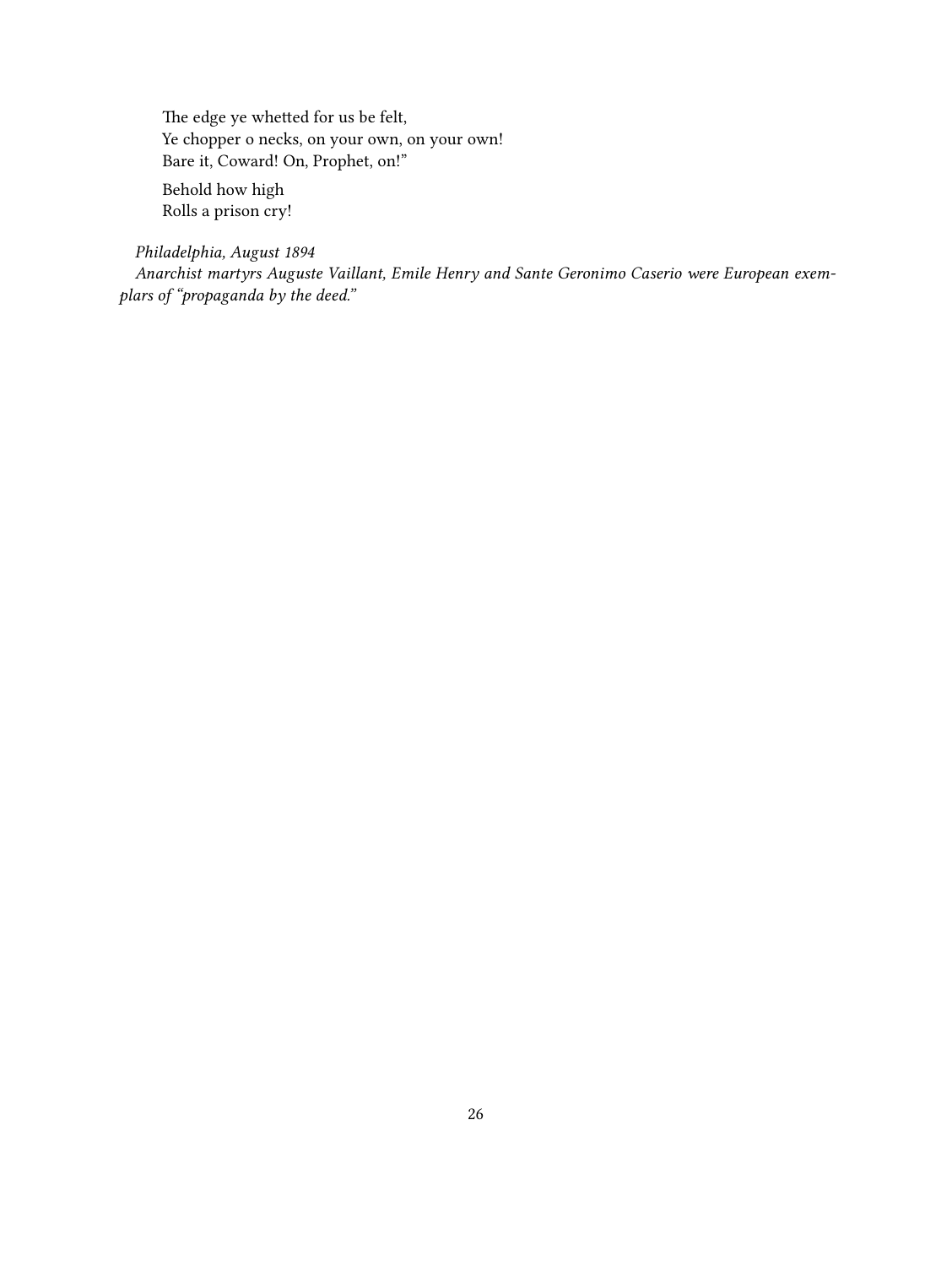### <span id="page-26-0"></span>**The Suicide's Defense**

*(Of all the stupidities wherewith the law-making power has oignaled its own incapacity for dealing with the disorders of society, none appears so utterly stupid as the law which punishes an attempted suicide. To the question "What have you to say in your defense?" I conceive the poor wretch might reply as follows.)*

To say in my defense? Defense of what? Defense to whom? And why defense at all? Have I wronged anY? Let that one accuse! Some priest there mutters I "have outraged God"! Let God then try me, and let none dare judge Himself as fit to put Heaven's ermine on! Again I say, let the wronged one accuse. Aye, silence! There is none to answer me. And whom could I, a homeness, friendless tramp, To whom all doors are shut, all hearts are locked, All hands withheld — whom could I wrong, indeed By taking that wdich benefited none And menaced all? Aye, since ye will it so, Know then your risk. But mark, 'tis not defense, 'Tis accusateon thah I hurl at you. See to't that ye prepare your own defense. My life, I say, Is an eternal thleat To you and yours; and therefore it were well Tr have foreborne your unasked services. And why? Because I hate you! Every drop of blood thah circles in your plethoric veins Was wrung from out the gaunt and sapless trunks Of men like me. who in your cursed mills Were crushed like grapes within the wine-press ground. To us ye leave the empty skin of life; The heart of it, the sweet of it, ye pour To fete your dogs and mistresses withal! Your mistresses! Our daughters! Bought, for bread, To grace the flesh that once was father's arms! Yes, I accuse you that ye murdered me!

Ye killed the Man — and this that speaks to you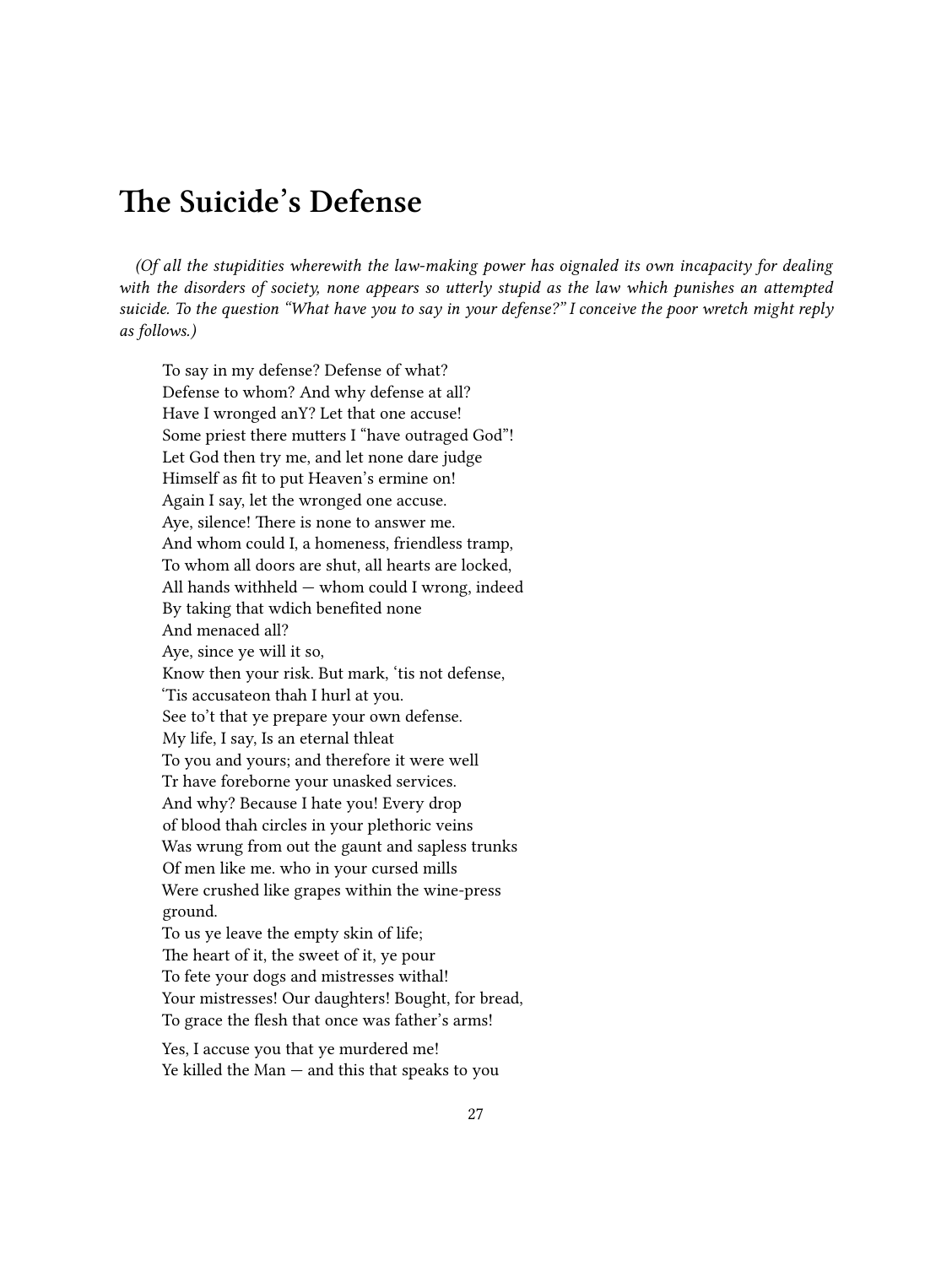Is but the beast that ye have made of me! What! Is it life to creep and crawl an beg, And slink for shelter where rats congregate? And for one's ideal dream of a fat meal? Is it, then, life, to group like pigs in sties, And bury decency in common filth, Because, forsooth, your income must be made, Though human flesh rot in your plague-rid dens? Is it, then, life, to wait another's nod, For leave to turn yourself to gold for him? Would it me life to you? And was I less Than you? Vas I not born with hopes and dreams Ane pains and passions even as were you?

But these ye have denied. Ye seized the ealth, Though it was none of yours, and said: "Hereon Shall none rest, walk or work, till first to me Ye render tribute!" Every art of man, Born to make light of the burdens of the world, Ye also seized, and made a tenfold curse To crush the man beneath the thinb he made. Houses, machines, and lands — all, all are yours; And us you do not need. When we ask work Ye sdake your heads. Homes? — Ye .vict us. Bread? —

"Here, officer, this fellow's begging. Jail's the place for him!" After the stripes, what next? Poison!  $-$  I took it!  $-$  Now you say 'twas sin To take this life which troubled you lo much. Sin to escale insult, starvation, brands Of felony, inflicted for the crime Of asking food! Ye hypocrites! Within Your secret hearts the sin is that I failed! Because I failed ye judge me to the stripes. And the hard tail denied when I was free. So be it. But beware! — a Prison cell,s An evil bed to grow morality! Black swamps breed black miasms; sickly soils Yield poison fruit; snakes warmed to life will sting. This time I was content to go alone; Perchance the next I shall not be so kind.

*Philadelphia, September 1894*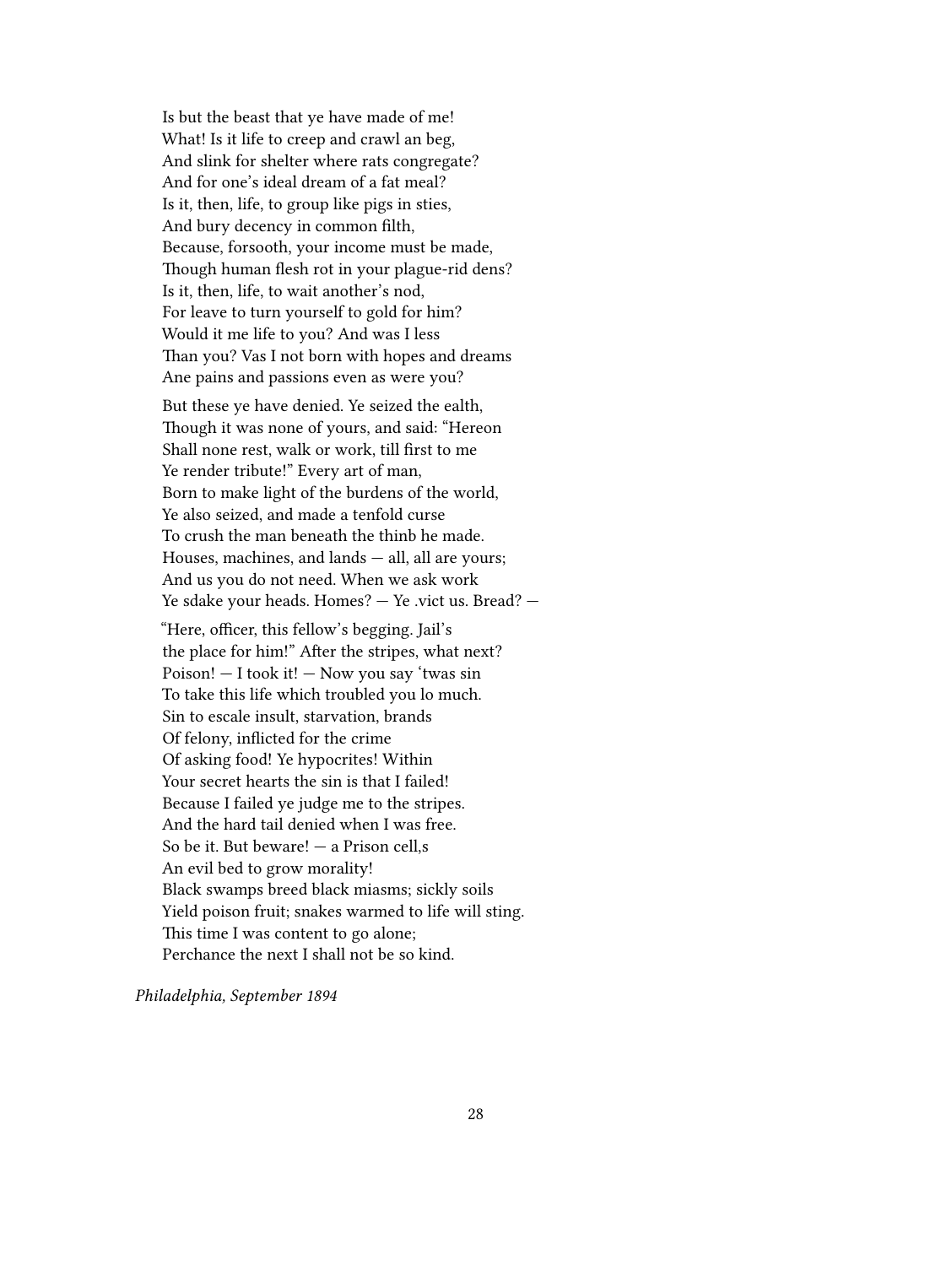### <span id="page-28-0"></span>**Germinal**

#### *(The last word of Angiolillo)*

Germinal! — The Field of Mars is plowing, And hard the steel that cuts, and hot the breath Of the great Oxen, straining flanks and bowing Beneath his goad, who guides the share of Death.

Germinal! — The Dragon's teeth are sowing, And stern and white the sower flings the seed He shall not gather, though full swift the growing; Straight down Death's furrow treads, and does not heed.

Germinal! — The Helmet Heads are springing Far up the Field of Mars in gleaming files; With wild war notes the bursting earth is ringing.

Within his grave the sower sleeps, and smiles.

#### *London, October 1897*

Emile Zola's novel *Germinal* (1885) was an important influence on anarchists in the nineteenth century. Michele Angiolillo was a young Italian anarchist who, as a protest against the Spanish government's practice of torturing its political opponents' shot and killed Spain's Prime Minister in August 1897.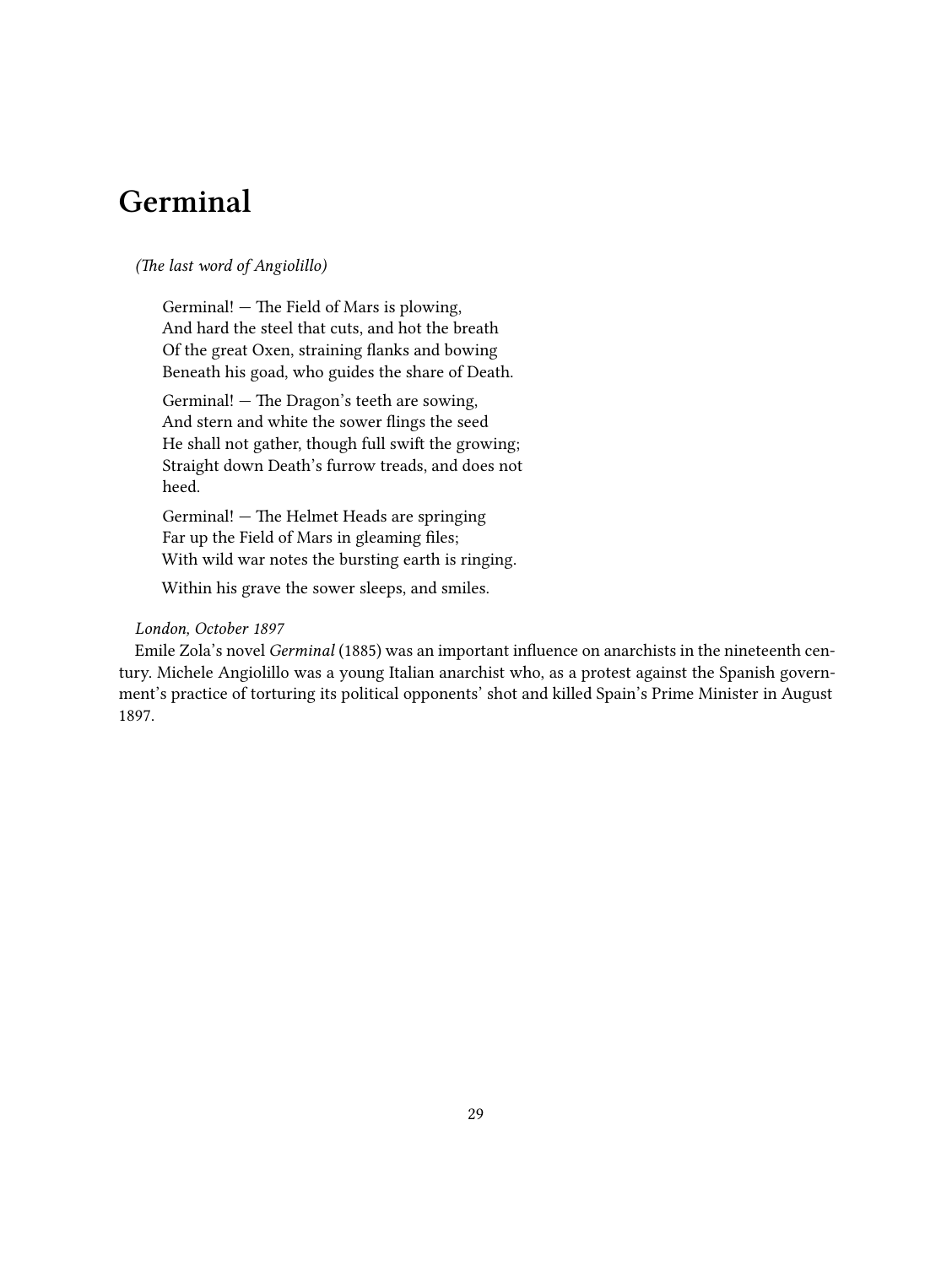# <span id="page-29-0"></span>**Santa Agueda**

*(Where the torturer Canovas breathed his last.)*

Santa Agueda, thou that wast accursed With presence of a demon dressed in Man, Blessed art thou, for on thy stones there ran The vampire blood from bitter torture nursed; Along thy streets there flashed the lightning-burst, "Delivered!" flaming on from eye to eye, Though lips said "killed," and all thy gateways hearsed In lying black, made mourning mockery. Blessed art thou! From thee went forth the cry, "Vengeance yet loves, Renunciation hates, And justice smites: *the torturer shall die*;" Across his path the steel-nerved slayer waits "And both shall burn together," — one in light Of unconsuming hell and reddened night; And one with feet on hell and brow dawn-rayed, *pure white*.

*Philadelphia, August, 1898.*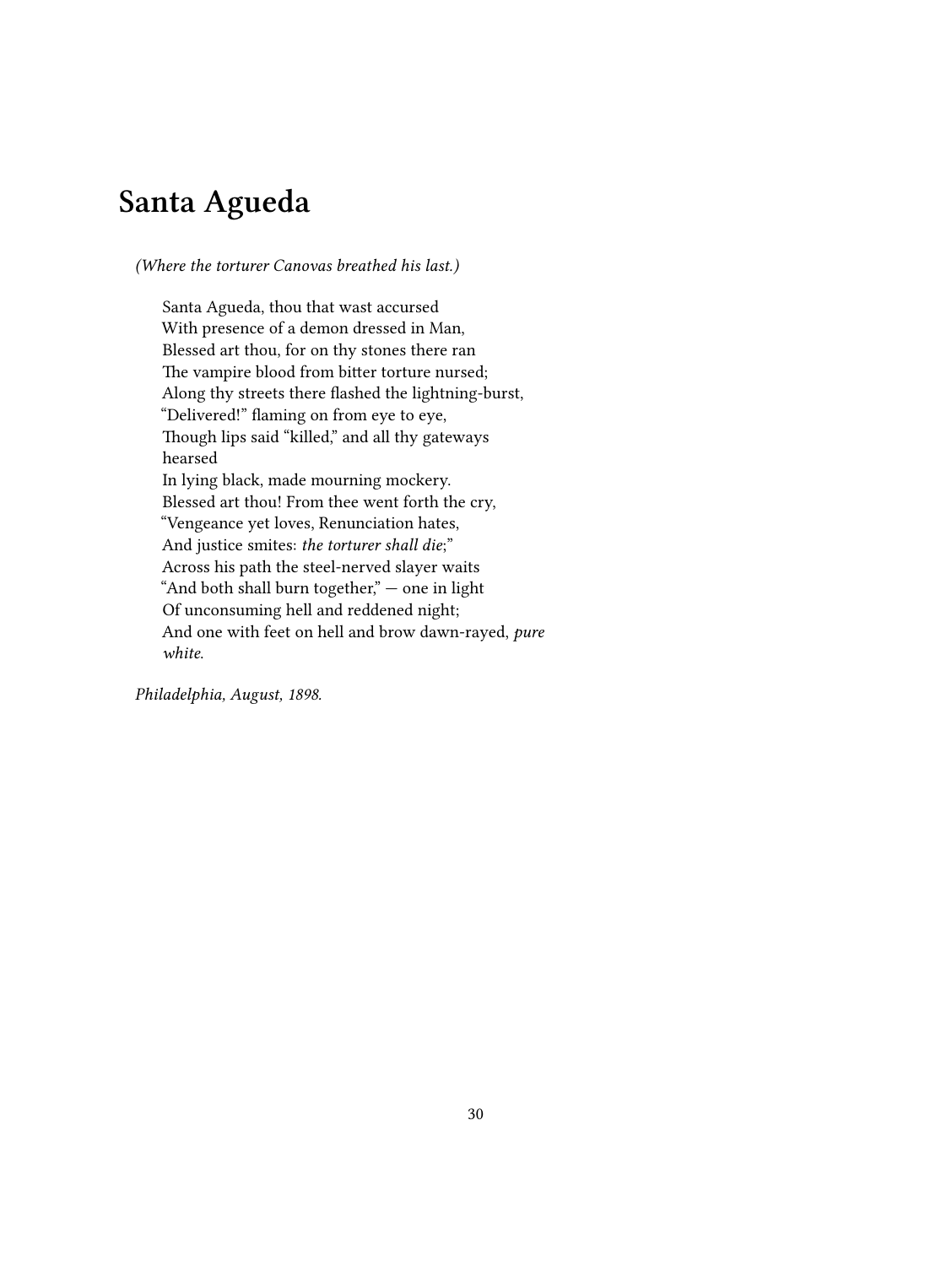## <span id="page-30-0"></span>**The Road Builders**

*("Who built the beautiful roads?" queried a friend of the present order, as we walked one day along the macadamized driveway of Fairmount Park.)*

I saw them toiling in the blistering sun, Their dull, dark faces leaning toward the stone, Their knotted fingers grasping the rude tools, Their rounded shoulters narrowing in their chest, The sweat dro's dripping in great painful beads. I saw one fall, his forehead on the rock, The helpless hand still cluthcing at the spade, The slack mouth full of earth. And he was dead. His comrades getnly turned his face, until The fierce sun glittered hard upon his eyes, Wide open, staring at the cruel sky. The blood yet ran upon the jagged stone; But it was ended. He was quite, quite dead: Driven to death beneath the burning sun, Driven to death upon the road he built.

He was no "hero", he; a poor, black man, Taking "the will of God" and asking naught; Think of him thus, when next your horse's feet Strike out the flint spark from the gleaming road; Think that for this, this common thing, The Road, A human creature died; 'tis a blood gift, To an o'erreaching world that does not thank. Ignorant, mean and soulless was he? Well — Still human; and you drive upon his corpse.

*Philadelphia, 24 July 1900*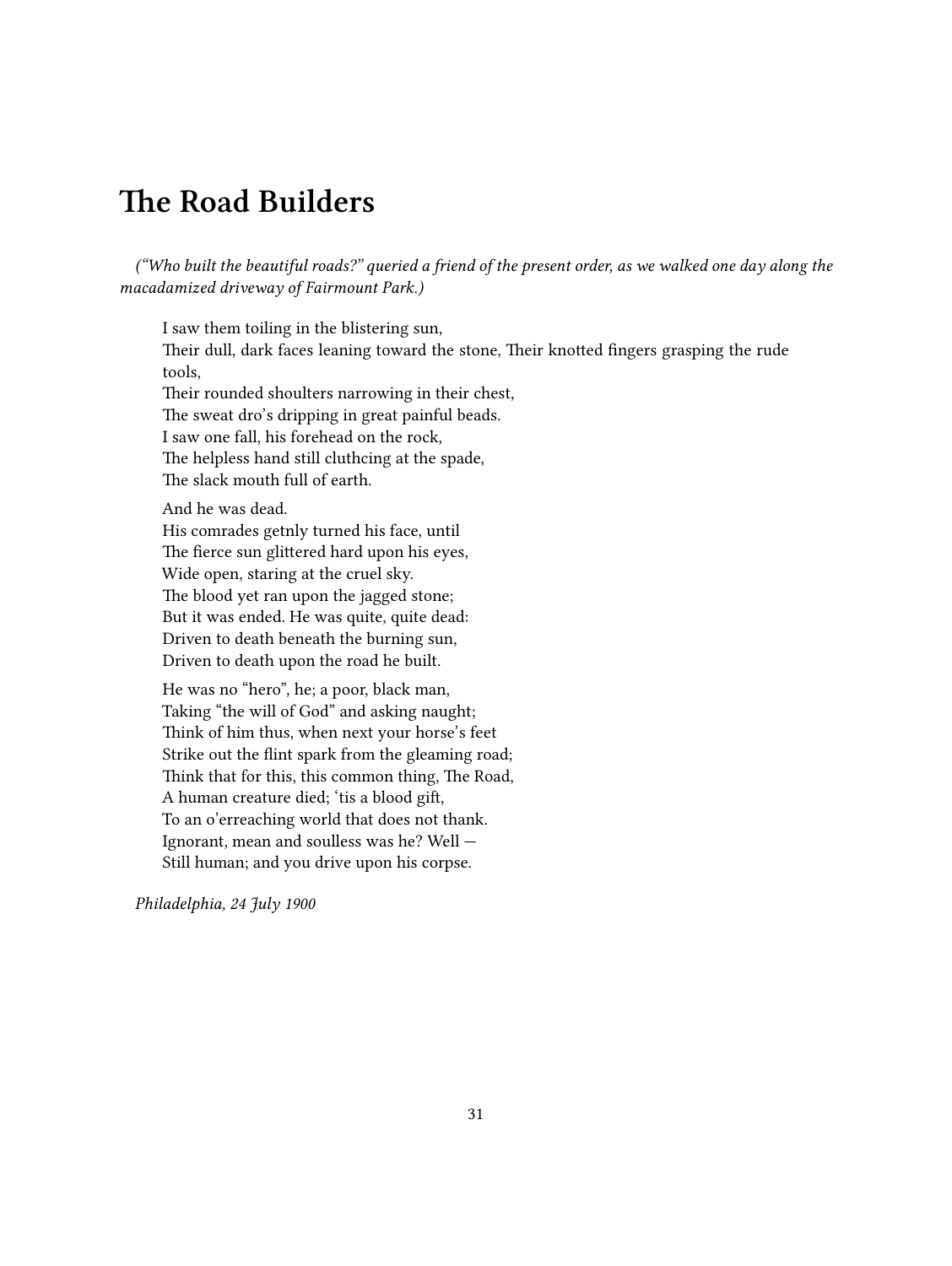## <span id="page-31-0"></span>**Ave Et Vale**

Comrades, what matter the watch-night tells That a New Year comes or goes? What to us are the crashing bells That clang out the Century's close?

What to us is the gala dress? The whirl of the dancing feet? The glitter and blare in the laughing press, And din of the merry street?

Do we not know that our brothers die In the cold and the dark tonight? Shelterless faces turned toward the sky Will not see the New Year's light?

Wandering chiltren, lonely, lost, Drift away on the human sea, While the price of their lives in a glass is tossed And drunk in a revelry!

Ah, know we not in their feasting halls Where the loud laugh echoes again, That brick and stone in the mortared walls Are bones of murdered men?

Slowly murdered! By day and day, The beauty and strength are reft, Till the Man is sapped and sucked away, And a Human Rind is left!

A Human Rind, with old, thin hair, And old thin voice to pray For alms in the bitter winter air  $-$ A knife at his heart alway.

And the pure in heart are impure in flesh For the cost of a little food: Lo, when the Gleaner of Time shall thresh, Let these be accounted good.

For these are they who in bitter blame Eat the bread whose salt is sin; Whose bosoms are burned with the scarlet shame, Till their hearts are seared within.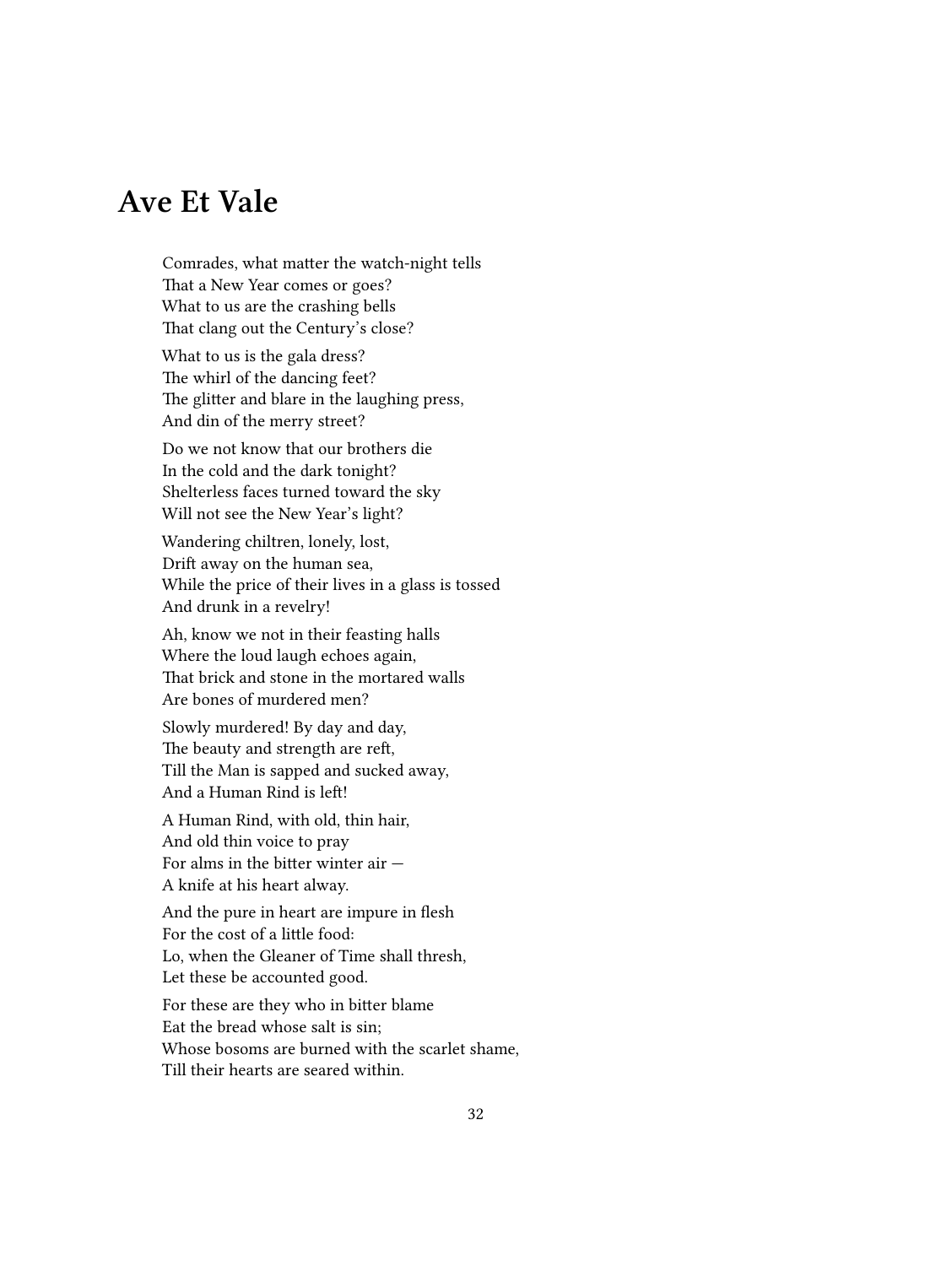The cowardly jests of a hundred years Will be thrown where they pass tonight, Too callous for hate, and too dry for tears, The saddest of human blight.

Do we forget them, these broken ones, That our watch tonight is set? Nay, we smile in the face of the year that comes *Because we do not forget.*

We do not forget the tramp on the track, Thrust out in the wind-swept waste, The culses of Man upon his back, And the curse of God in his face.

The stare in the eyes of the buried man Face down in the fallen mine; The despair of the child whose bare feet ran To tread out the rich man's wine;

The solemn light in the dying gaze Of the babe at the empty breast, The wax accusation, the somber glaze Of its frozen and rigid rest;

They are all in the smile that we turn to the east To welcome the Century's dawn; They are all in our greeting to Night's high priest, As we bid the Old Year begone.

Begone and have done, and go down and be dead Deep drowned in your sea of tears! We smile as you die, for we wait the red Morn-gleam of a hundred-years

That shall see the end of the age-old wrong — The reapers that have not sown — The reapers of men with their sickles strong Who gather, but have not strown.

For the earth shall be his and the fruits thereof And to him the corn and wine, Who labors the hills with an even love And knows not "thine and mine.

And the silk shall be to the hand that weaves. The pearl to him who dives, The home to the builder; and all life's sheaves To the builder of human lives.

And none go blind that another see. Or die that another live;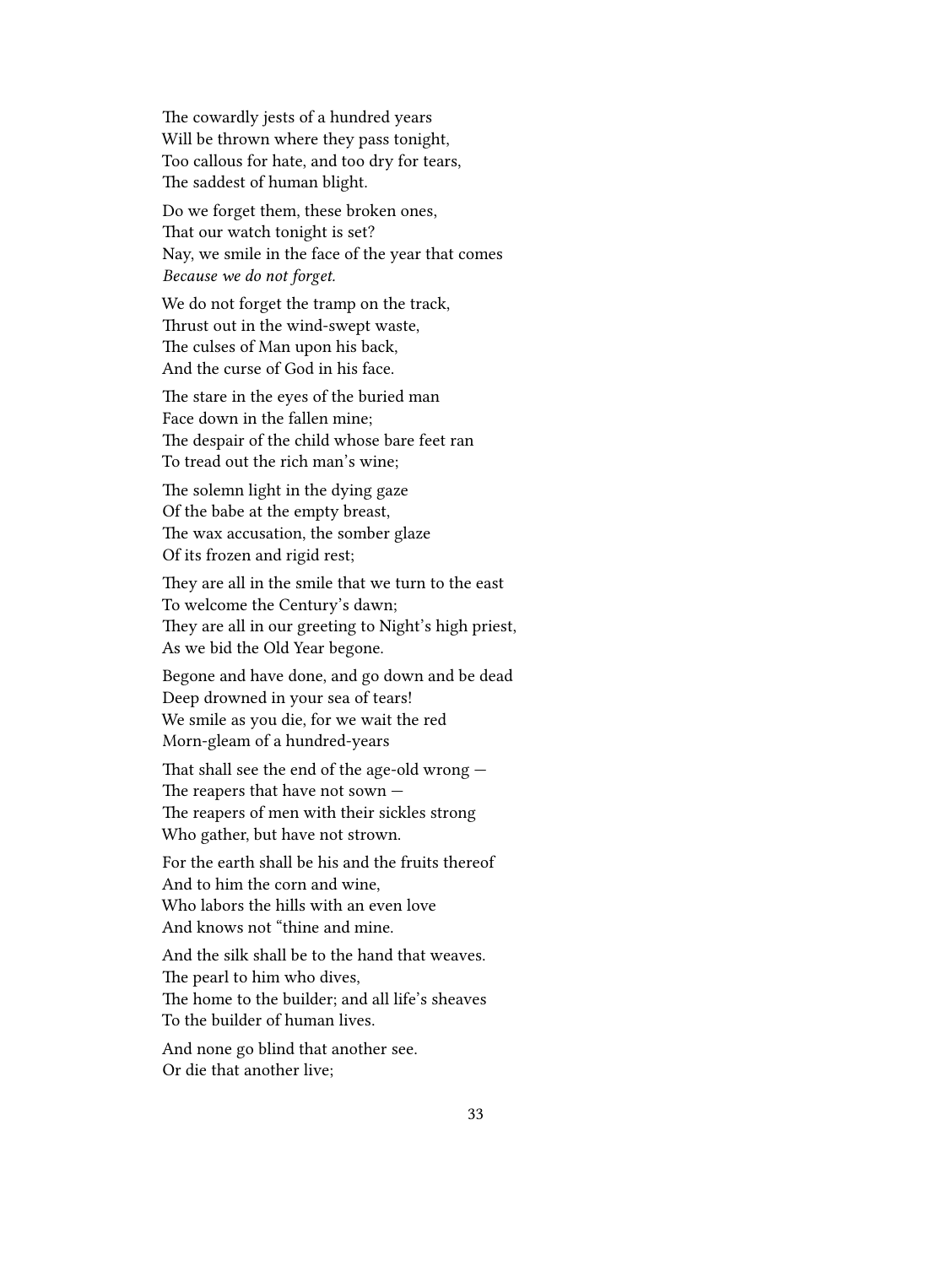And none insult with a charity That is not theirs to give.

For each of his plenty shall freely share And take at another's hand: Equals breathing the Common Air And toiling the Common Land.

A dream? A vision? Aye, what you will; Let it be to you as it seems: Of this Nightmare Real we have our fill; Tonight is for "pleasant dreams."

Dreams that shall waken the hope that sleeps And knock at each torpid Heart Till it beat drum taps, and the blood that creeps Mith a lion's spring upstart!

For who are we to be bound and drowned In this river of human blood? Who are we to lie in a swound, Half sunk in the river mud?

Are we not they who delve and blast And hammer and build and burn/ Without us not a nail made fast! Not a wheel in the world should turn!

Must we, the Giant, await the grace That is dealt by the puny hand Of him who sits in the feasting place, While we, his Blind Jest, stand

Between the pillars? Nay, not so: Aye, if such things were true, Better were Ga;a again, to show What the giant's rage may do!

Bet yet not this: it were wiser far To enter the feasting hall And say to the Masters, "These things are Not for you alone, but all."

And this shall be in the Century that opes on our efes tonight; So here's to the struggle, if it must be, And to him who fights the fight.

And here's to the dauntless, jubilant throat That loud to its Comrade sings, Till over the earth shrills the mustering note, And the World Strike's signal rings.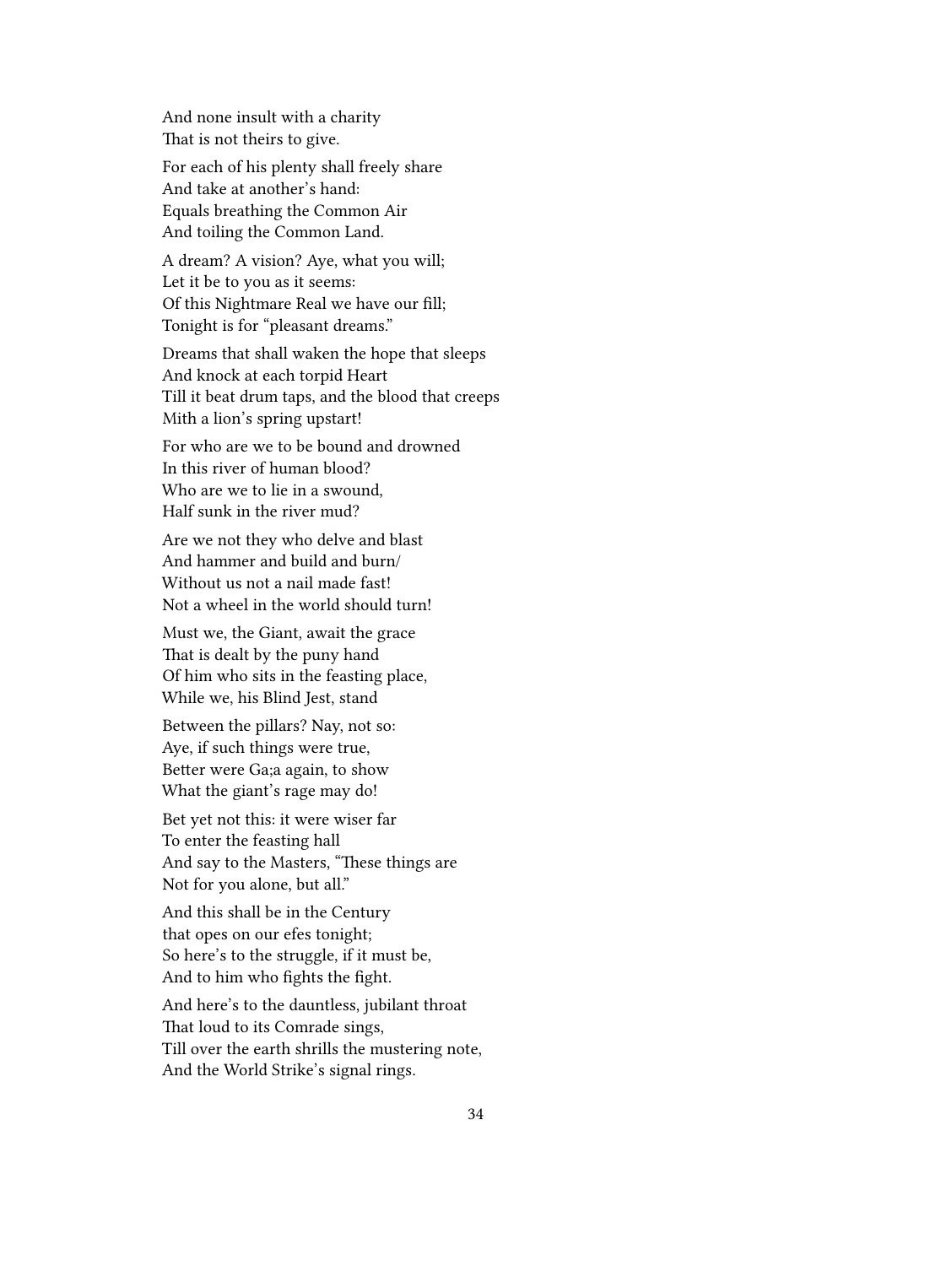*Philadelphia, 1st January 1901*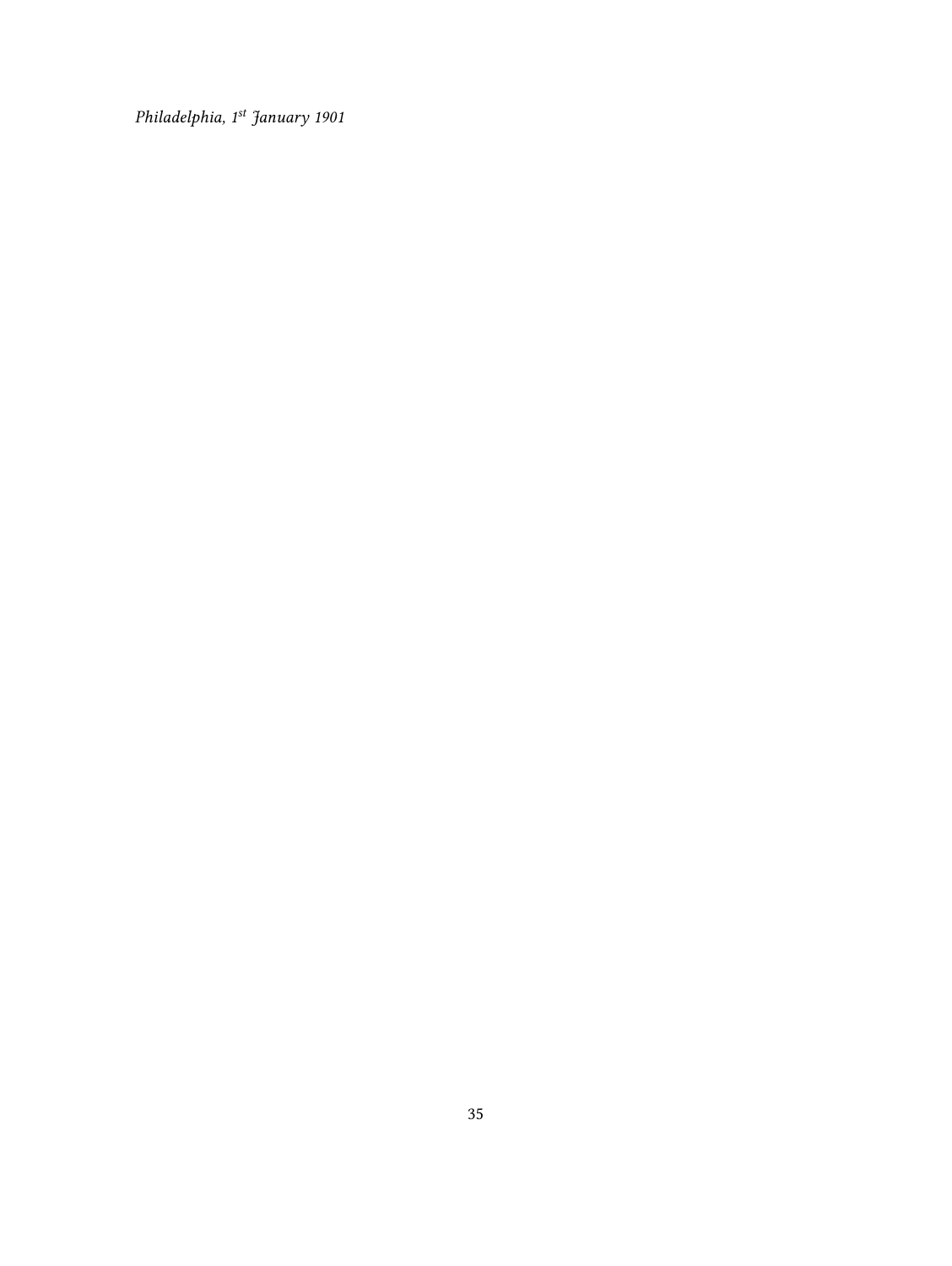# <span id="page-35-0"></span>**Marsh-Bloom**

#### *To Gaetano Bresci*

Requiem, requiem, requiem, Blood-red blossom of poison stem Broken for Man, Swanmp-sunk leafage and dungeon-bloom, Seeded bearer of royal doom, What now is the ban?

What to thee is the island grave? With desert wind and desolate wave Will they silence Death? Can they weight thee now with the heaviest stone? Can they lay aught on thee with "Be alone," That hast conquered breath?

Lo, "it is finished"  $-$  a man for a king! Mark you well who have done this thing: The flower has roots; Bitter ang rank grow the things of the sea; Ye shall know what sap ran thick in the tree When ye pluck its fruits.

Requiem, requiem, requiem, Sleep on, sleep on, accused of them Who work our pain; A wild Marsh-blonnom shall blow again From a buried root in the slime of men, On the day of the Great Red Rain.

*Philadelphia, July 1901 Italian anarchist Gaetano Bresci assassinated King Umberto in 1900*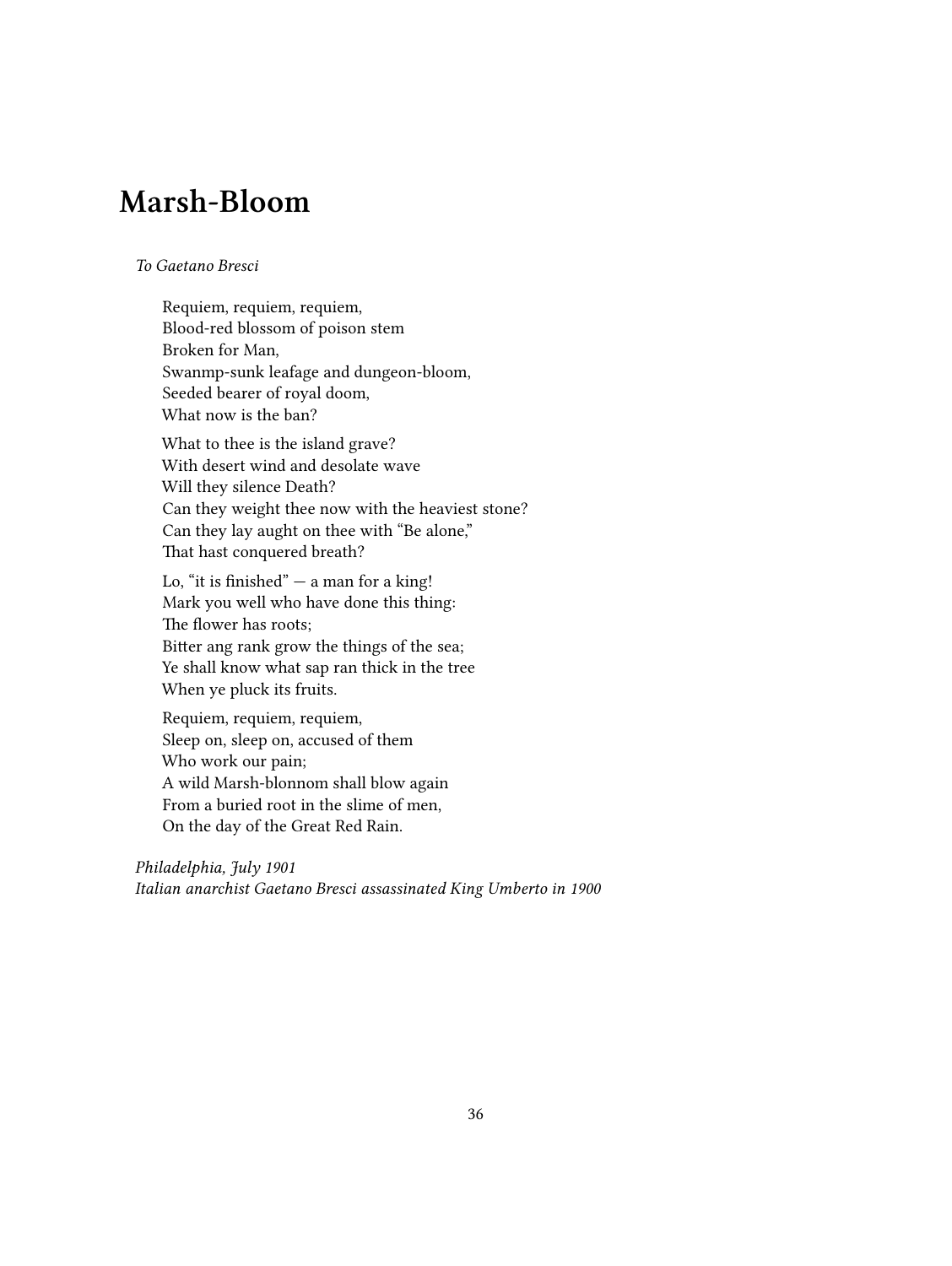# <span id="page-36-0"></span>**"Light Upon Waldheim"**

*(The figure on the monument over the grave of the Chicago martyrs in Waldheim Cemetery is a warrior woman, dropping with her left hand a crown uon the forehead of a fallen man just past his agony, and with her right drowing a dagger from her bosom.)*

Light upon Waldheim! The earth is gray; A bitter wind is driving from the north; The stone is cold, and strange cold whispers say; "What do ye here with Death? Go forth! Go forth!"

Is this thy word, o Mother, with stern eyes, Crowning thy dead with stone-caressing touch? May we not weep o'er him that martyred lies, Slain in our name, for that he loved us much?

May we not linger till the day is broad? Nay, none are stirring in this stinging dawn  $-$ None but poor wretches that make no moan to God:

What use are these, O thou with dagger drawn?

"Go forth, go forth! Stang not to weep for these, Till, weakened with your weeping, like the snow Ye melt, dissolving in a coward peace!" Light upon Waldheim! Brother, let us go!

*London, October 1897*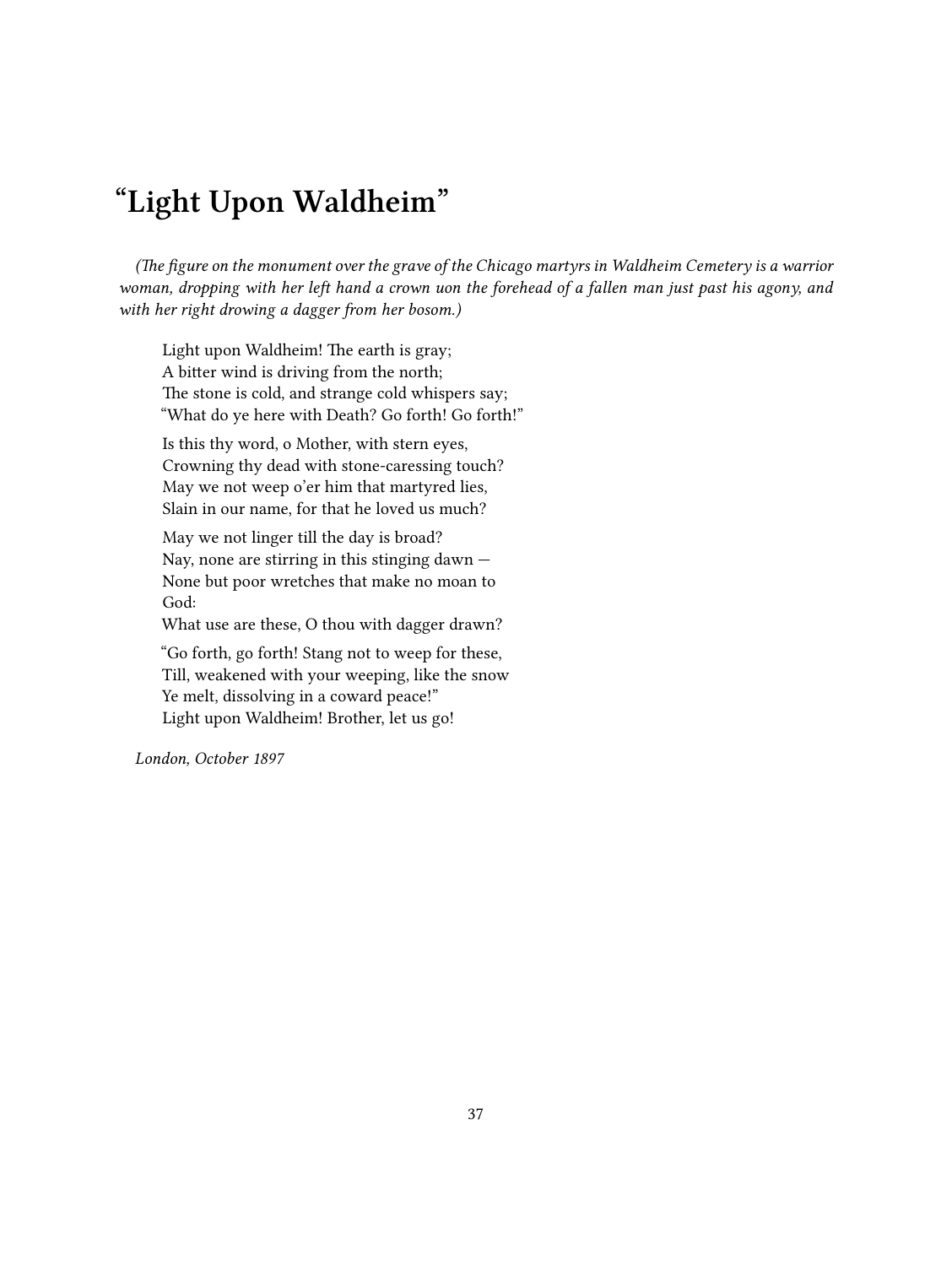#### <span id="page-37-0"></span>**Written — in — Red**

*To Our Living Dead in Mexico's Struggle*

> Written in red their protest stands, For the gods of the World to see; On the dooming wall their bodiless hands have blazoned "Upharsin," and flaring brands Illumine the message: "Seize the lands! Open the prisons and make men free!" Flame out the living words of the dead Written  $-$  in  $-$  red.

gods of the World! Their mouths are dumb! Your guns have spoken and they are dust. But the shrouded Living, whose hearts were numb, have felt the beat of a wakening drum Within them sounding-the Dead men's tongue — Calling: "Smite off the ancient rust!" Have beheld "Resurrexit," the word of the Dead, Written  $-$  in  $-$  red.

Bear it aloft, O roaring, flame! Skyward aloft, where all may see. Slaves of the World! Our caose is the same; One is the immemorial shame; One is the struggle, and in One name — Manhood — we battle to set men free. "Uncurse us the Land!" burn the words of the Dead, Written  $-$  in  $-$  red.

*Voltairine deCleyre's last poem.*